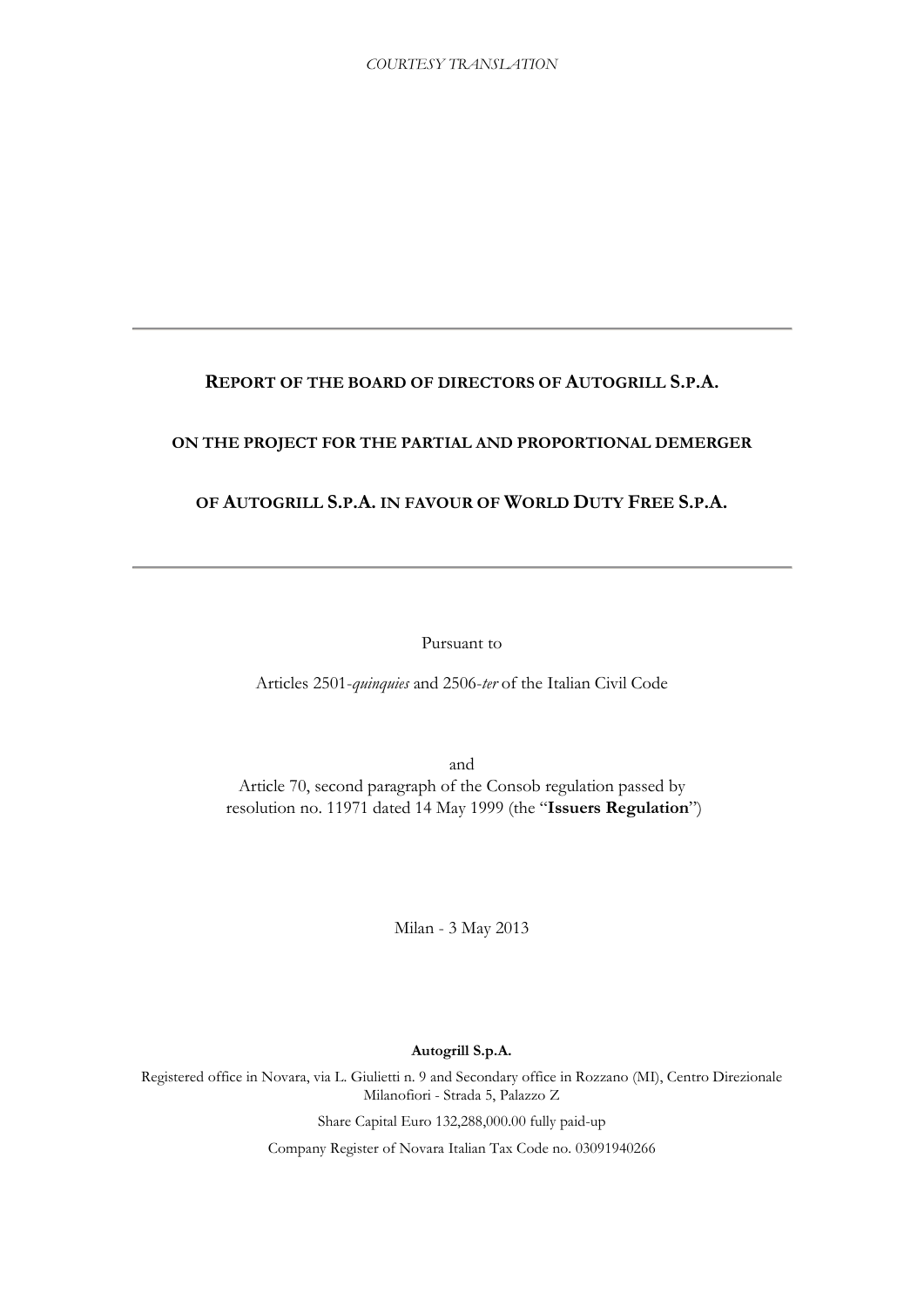## **INDEX**

| 1. |     |                                  |                                                                                                                                                                                                                                  |  |  |
|----|-----|----------------------------------|----------------------------------------------------------------------------------------------------------------------------------------------------------------------------------------------------------------------------------|--|--|
| 2. |     |                                  |                                                                                                                                                                                                                                  |  |  |
|    | 2.1 |                                  |                                                                                                                                                                                                                                  |  |  |
|    |     | 2.1.1<br>2.1.2                   |                                                                                                                                                                                                                                  |  |  |
|    | 2.2 |                                  |                                                                                                                                                                                                                                  |  |  |
|    |     | 2.2.1<br>2.2.2                   | Differences between the Food & Beverage e Travel Retail & Duty Free Sectors6                                                                                                                                                     |  |  |
|    | 2.3 |                                  |                                                                                                                                                                                                                                  |  |  |
|    |     | 2.3.1<br>2.3.2<br>2.3.3<br>2.3.4 |                                                                                                                                                                                                                                  |  |  |
| 3. |     |                                  | Assets and liabilities to be transferred to the Beneficiary Company and                                                                                                                                                          |  |  |
|    | 3.1 |                                  |                                                                                                                                                                                                                                  |  |  |
|    | 3.2 |                                  |                                                                                                                                                                                                                                  |  |  |
|    |     | 3.2.1<br>3.2.2<br>3.2.3          | Impact of the Demerger on the equity of Beneficiary Company 14                                                                                                                                                                   |  |  |
|    | 3.3 |                                  | Actual values of the net assets transferred to the Beneficiary Company and net                                                                                                                                                   |  |  |
|    | 3.4 |                                  | Further effects of the Demerger and other transactions involving the Autogrill                                                                                                                                                   |  |  |
|    |     | 3.4.1<br>3.4.2                   |                                                                                                                                                                                                                                  |  |  |
|    | 3.5 |                                  | Accounting effects deriving from the Demerger and the Other Operations (as<br>defined below) on the main consolidated economic and financial data of the<br>group headed by the Assigning Company and of the group headed by the |  |  |
| 4. |     |                                  | Allotment of the Beneficiary Company's shares and assignment mode  28                                                                                                                                                            |  |  |
| 5. |     |                                  |                                                                                                                                                                                                                                  |  |  |
| 6. |     |                                  | Projection of the shareholdings in the Assigning Company and in the                                                                                                                                                              |  |  |
|    | 6.1 |                                  |                                                                                                                                                                                                                                  |  |  |
|    | 6.2 |                                  |                                                                                                                                                                                                                                  |  |  |
| 7. |     |                                  |                                                                                                                                                                                                                                  |  |  |
| 8. |     |                                  | Description of the rights attached to shares to be assigned to the shareholders                                                                                                                                                  |  |  |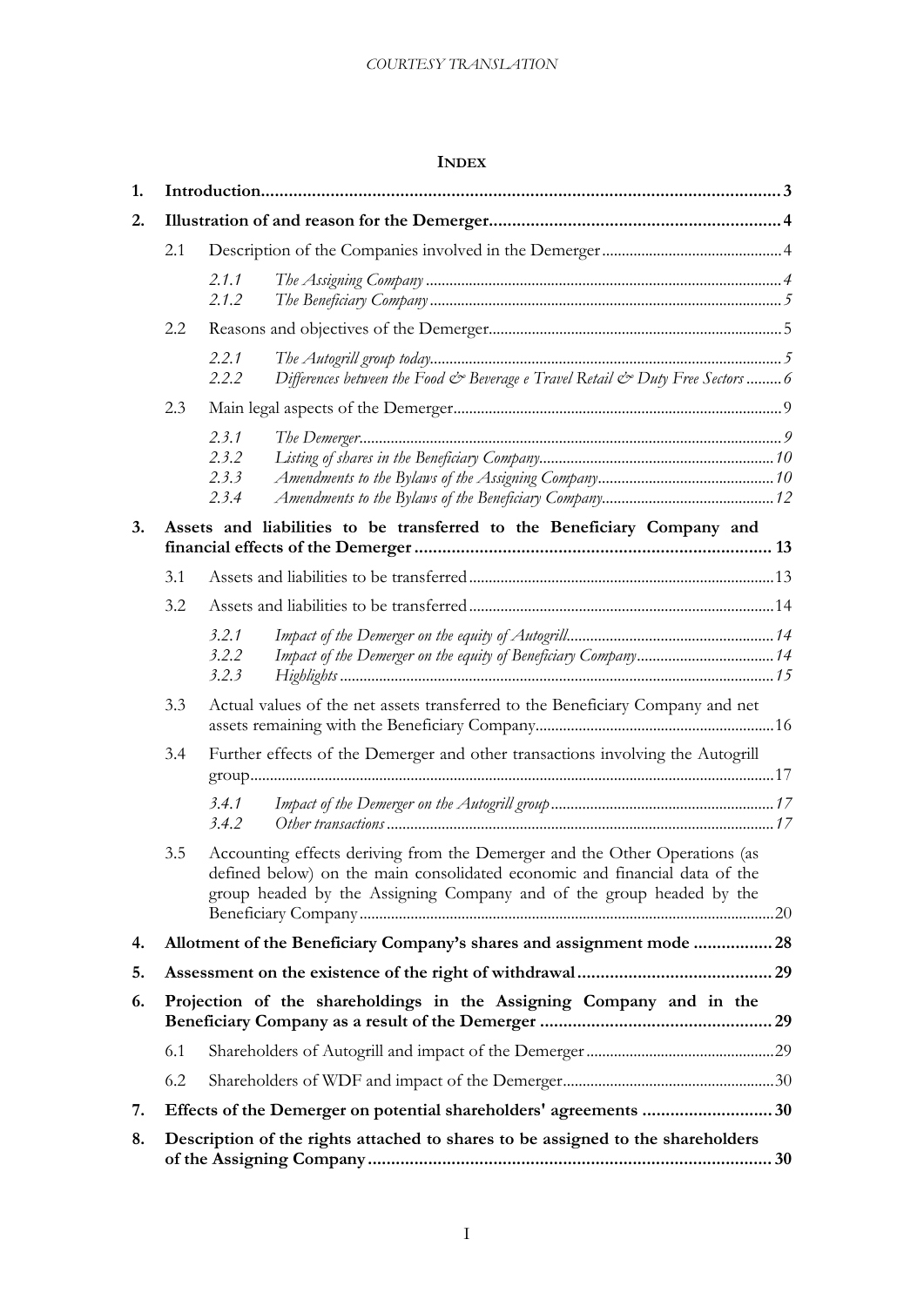| 9. Effective date of the Demerger and date starting from which operations will be |
|-----------------------------------------------------------------------------------|
|                                                                                   |
|                                                                                   |
|                                                                                   |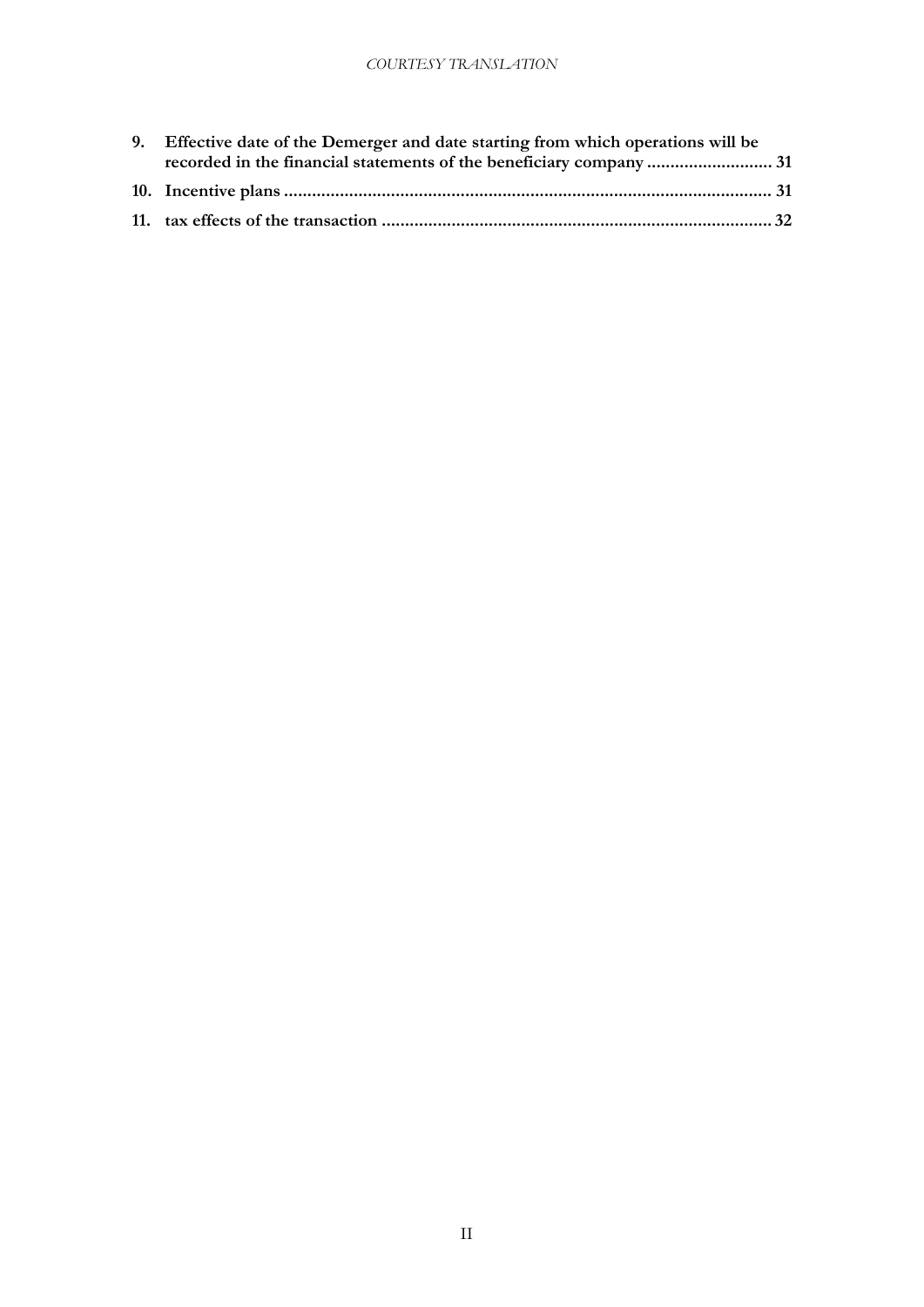**Report of the Board of Directors of Autogrill S.p.A. on the project for the partial and proportional demerger of Autogrill S.p.A. in favour of World Duty Free S.p.A., pursuant to Articles 2501-**quinquies **and 2506-**ter **of the Italian Civil Code and of Article 70, second paragraph of the Issuers Regulation.**

## Shareholders,

We hereby submit for your consideration and approval the project for the partial and proportional demerger of Autogrill S.p.A. ("**Autogrill**" or the "**Assigning Company**") in favour of World Duty Free S.p.A. ("**WDF**" or the "**Beneficiary Company**" and, together with Autogrill, the "**Companies**") prepared, filed and registered pursuant to the law on the basis of the balance sheet of Autogrill as of 31 December 2012, which, if approved by the Shareholders' Meeting (convened in ordinary session on 6 June 2013), will become the 2012 financial statements, and the balance sheet of WDF as of 15 April 2013 (the "**Demerger Project**").

This report (the "**Report**") aims to explain, from a legal and economic standpoint, the Demerger Project, in compliance with the provisions of Articles 2501-*quinquies* and 2506-*ter* of the Italian Civil Code and Article 70, second paragraph, of the Issuers Regulation.

\* \* \*

## <span id="page-3-0"></span>**1. INTRODUCTION**

The transaction defined in the Demerger Project (the "**Demerger**"), if approved by the Shareholders of the Company, will be implemented through the assignment by Autogrill to WDF of the part of the assets of Autogrill related to the business indirectly carried out in the *Travel Retail & Duty Free*, sector and more specifically the entire interest held by Autogrill in the Spanish company World Duty Free Group SAU, with registered office in Calle Josefa Valcárcel 30, Edificio (Building) Merrimack IV, Madrid, Spain, entered in the Companies Register of Madrid, Volume 5.701 Leave: M-93.305, tax code A28293348, VAT Code number ESA28293348, shared capital of Euro 1,800,000.00 ("**WDFG SAU** ").

As a result of the Demerger, Autogrill Shareholders will be assigned, without consideration, a number of Beneficiary Company's shares equal to those of the Assigning Company held by each of them.

Simultaneously with the implementation of the activities required for the consummation of the Demerger, WDF will apply, with the competent Authorities and other relevant bodies, for the admission to listing of its shares on the regulated market of a European Union Member State (the "**European Regulated Market**") which will be identified before the date of the Shareholders' Meetings of Autogrill and WDF convened to approve the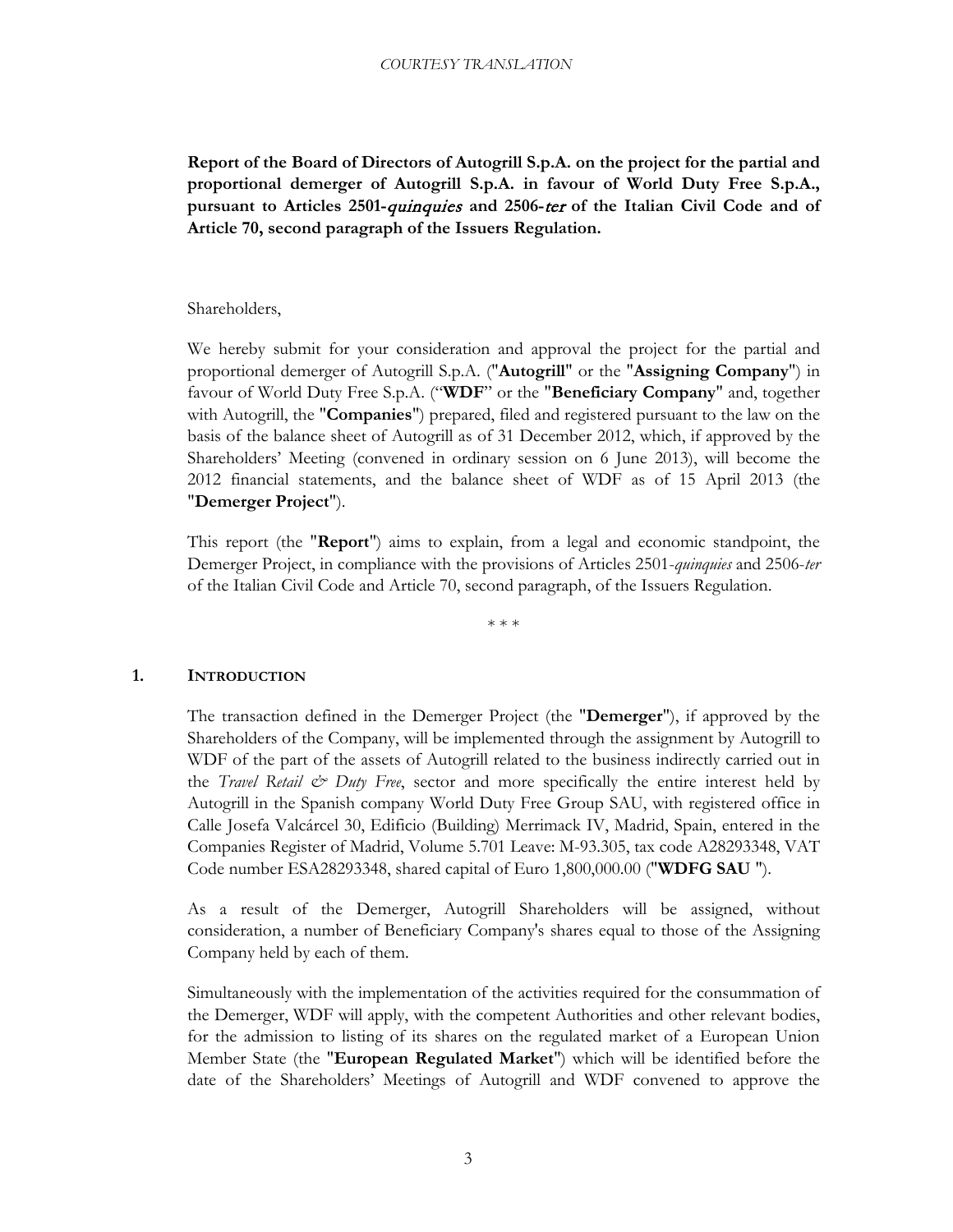Demerger Project.

Following the Demerger, the Autogrill's shares will continue to be listed on the Italian Electronic Stock Market (*Mercato Telematico Azionario*, "**MTA**") managed by Borsa Italiana S.p.A. ("**Borsa Italiana**").

Pending the Demerger process:

- (a) some companies, which as a result of the Demerger will refer to the Beneficiary Company, will enter into a loan agreement aimed at finding new financial resources (see section [3.4.2\)](#page-17-3);
- (b) the intercompany loan Autogrill granted to WDFG SAU will be paid off (see section [3.4.2\)](#page-17-3);
- (c) HMSHost Corp. ("**HMS**", a company that shall remain within the group referring to the Assigning Company even after the Demerger) will transfer to the group referring to the Beneficiary Company all the activities for the management, upon concession, of the *convenience stores* operated, almost exclusively, in some North American airports, currently run by the same HMS and by some of its subsidiaries (the "**U.S. Retail Branch**") (see section [3.4.2\)](#page-17-3);
- (d) (d) WDFG SAU shall pay to the Assigning Company a dividend, whose distribution was approved on 30 April 2013 (see section [3.2.3\)](#page-15-1).

## **2. ILLUSTRATION OF AND REASON FOR THE DEMERGER**

## <span id="page-4-0"></span>**2.1 Description of the Companies involved in the Demerger**

## <span id="page-4-2"></span><span id="page-4-1"></span>*2.1.1 The Assigning Company*

**Autogrill S.p.A** , with registered office in Novara, Via L. Giulietti n. 9, and secondary office in Rozzano (MI), Centro Direzionale Milanofiori - Strada 5, Palazzo Z, Tax code and Company registration to the Register of Companies of Novara no. 03091940266, registered under no. 188902 with the Economic and Administrative Register of Novara's Chamber of Commerce .

At the date of this Report, the share capital fully subscribed and paid up amounts to Euro 132,288,000.00 represented by no. 254,400,000 shares with a par value of Euro 0.52 each. However, the Shareholders' Meeting of Autogrill, convened in extraordinary session on 6 June 2013, will be called to vote on the proposal to remove from Article 5 ("*Share Capital*") of Autogrill's Bylaws the indication of said par value.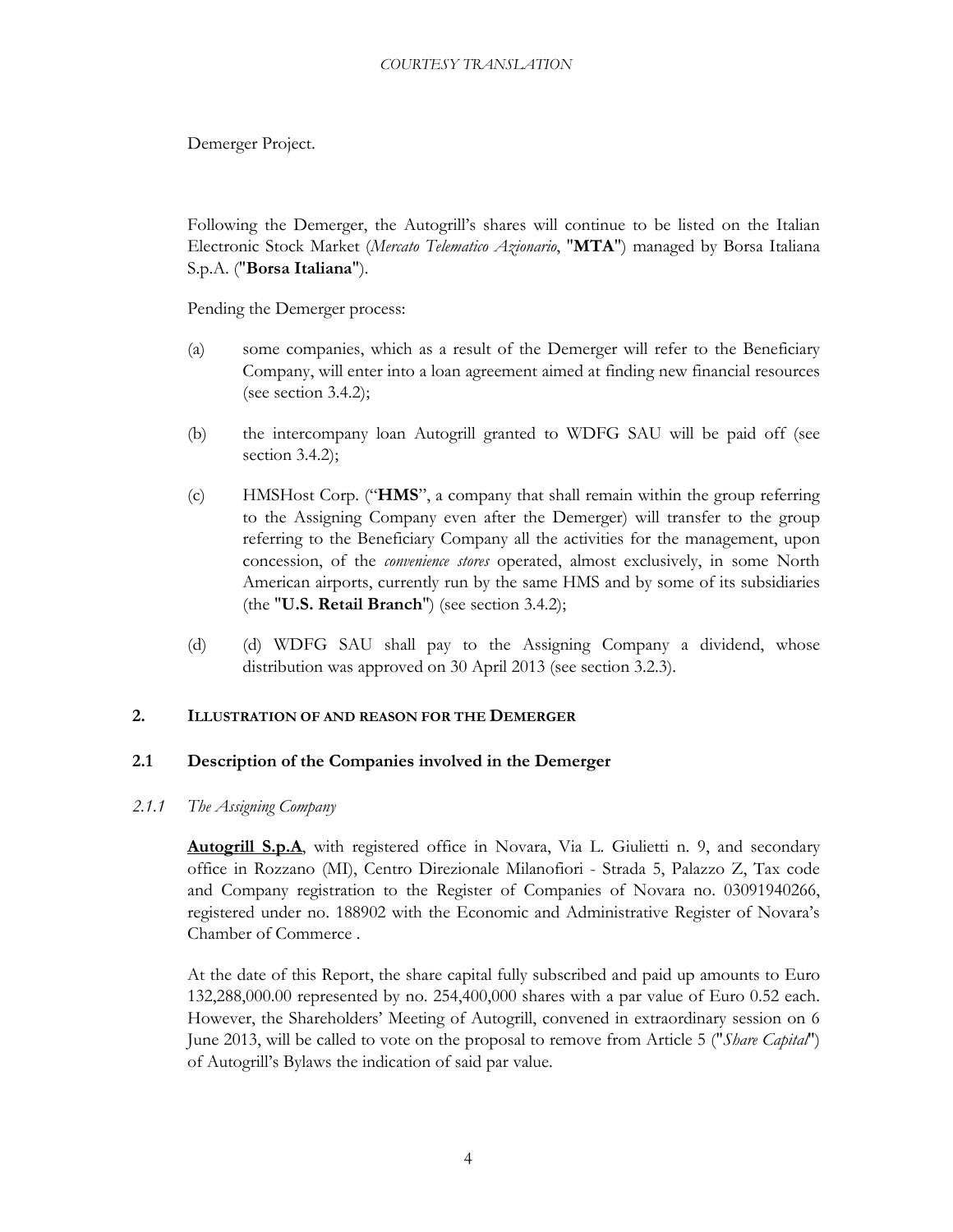Autogrill's shares are traded on the MTA organised and managed by Borsa Italiana.

## <span id="page-5-0"></span>*2.1.2 The Beneficiary Company*

**World Duty Free S.p.A.** , with registered office in Novara, Tax code and Company Register number 023624490035, registered under no. 231704 with the Economic and Administrative Register of Novara's Chamber of Commerce of Novara.

At the date of this Report, the share capital fully subscribed and paid up amounts to Euro 120,000.00 represented by no. 120,000 shares having no par value.

WDF was incorporated on 27 March 2013 (and registered with the Novara's Register of Companies on 3 April 2013) specifically for the Demerger's implementation and its share capital, at the date of this Report, is entirely owned by Autogrill. Since its incorporation, WDF has only conducted operations in preparation for the Demerger.

## **2.2 Reasons and objectives of the Demerger**

<span id="page-5-2"></span><span id="page-5-1"></span>*2.2.1 The Autogrill group today* 

Autogrill is the parent company of the Autogrill group.

At present, the Autogrill group mainly operates, under concessionary agreements, in two distinct business segments: (a) the restaurant business, administration and retailing of food and other goods ("**Food & Beverage**"), and (b) the sale, almost exclusively in airports, of articles of perfumery and cosmetics, liquor, tobacco and other products in "*duty free*" and "*duty-paid*" tax conditions ("Travel Retail & Duty Free").

Autogrill, a world leader in the catering industry dedicated to the "*people on the move*", entered the *Travel Retail & Duty Free* sector in 2005, with the acquisition of 50% of the Spanish company Aldeasa S.A., the leading airport *retailer* in Spain operating in Latin America and the Middle East. The group then completed its expansion in the *Travel Retail & Duty Free* sector with the acquisition in 2007 of Alpha Airports Group Plc. and, in the following year, of the remaining stake in Aldeasa SA as well as the entire shareholding in World Duty Free Europe Ltd.

Once the integration of the acquired companies was completed in the subsequent years, they formed a single coordinated set of *Travel Retail & Duty Free* activities, all under the control of WDFG SAU.

Today the group, headed by WDFG SAU, is one of the leading global businesses in the airport retail sector.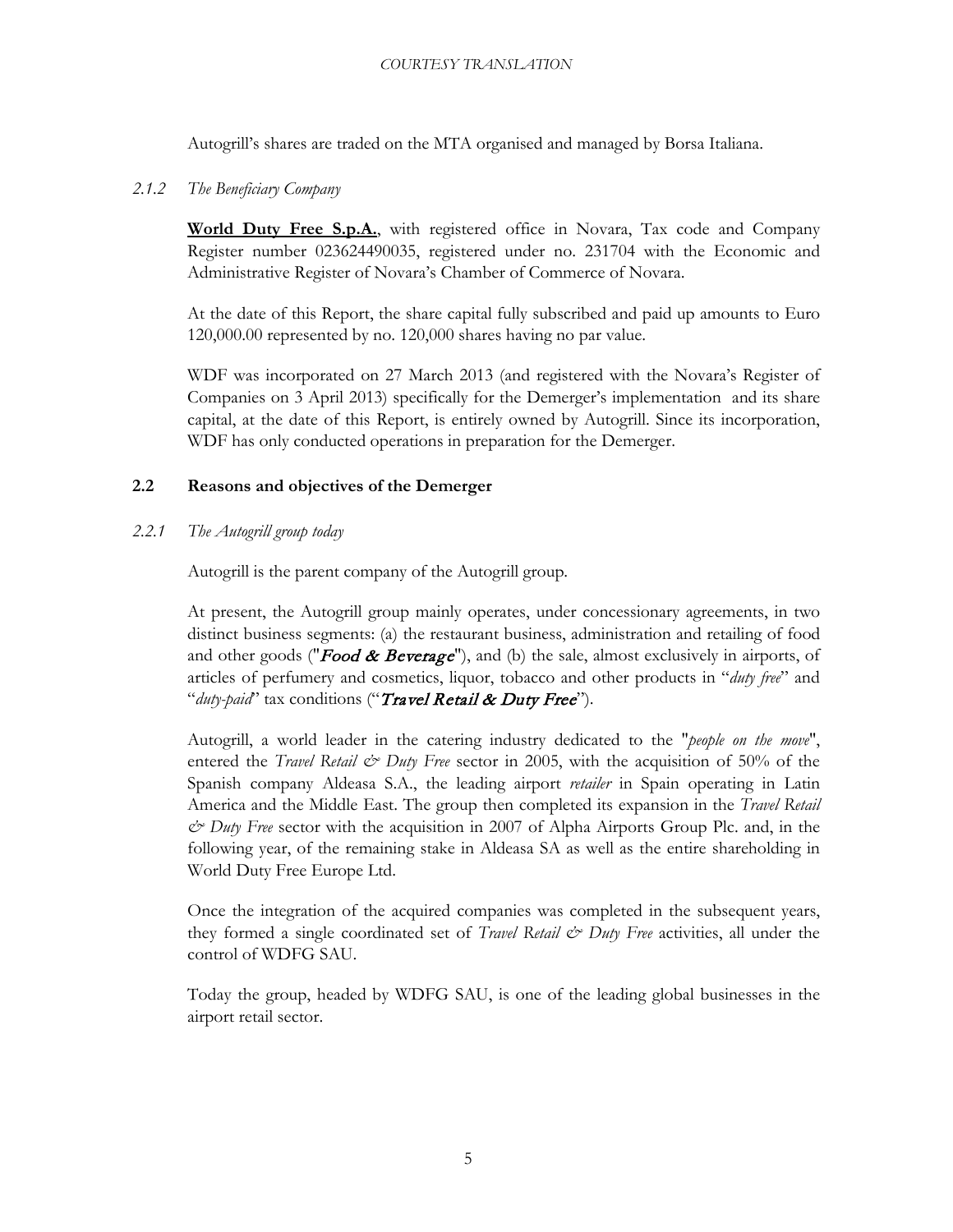## 2.2.2 *Differences between the Food & Beverage and Travel Retail & Duty Free Sectors*

#### (A) **Introduction**

<span id="page-6-0"></span>The two sectors in which the Autogrill group operates - *Food & Beverage* and *Travel Retail & Duty Free* - have substantialdifferences, both in terms of market and competitive landscape, as well as in terms of management and development strategies. These differing characteristics are reflected in the different historical and projected results of the two sectors, and in the development strategies that they will pursue in the foreseeable future.

#### (B) Differences in terms of market and competitive landscape

## Food & Beverage

In the *Food*  $\breve{\mathcal{O}}$  *Beverage* sector, the Autogrill group is the leading global operator for business concessions. The main business channels are airports, where the group is more exposed to the flow of global trade, and motorways, where instead the dynamics of individual geographies prevail.

With few exceptions, competition grows locally and one of the main critical success factors is the ability to diversify the commercial offer on a geographical basis.

The ability to develop and offer a wide range of products, that combines local identities and national or international brands, is a key competitive advantage that helps renew concession contracts in the portfolio and also to be awarded new ones.

The results achieved by the Autogrill group from this point of view are extremely positive, and are reinforced by a contract portfolio with an average duration of more than 7 years.

It is highly unlikely that the competitive dynamics and landscape in the *Food & Beverage* sector will change in the short term, but this substantial stability is not in itself a guarantee of business growth over the coming years: not only due to a structural weakness of the motorways in Europe, but also due to the persistence of inflationary pressures on the main production costs.

## Travel Retail & Duty Free

The *Travel Retail & Duty Free* sector is characterised by high levels of competitive pressure, facilitated by the lower investments required to support growth and a lower need for geographical differentiation of the offer as compared to the Food and Beverage industry.

As is typical for the retail business sector, size is a critical success factor, which generates significant operating efficiencies. Other success factors are the ability to identify and satisfy the needs and tastes of travellers through the creation of an attractive commercial "environment" and by implementing targeted promotional activities.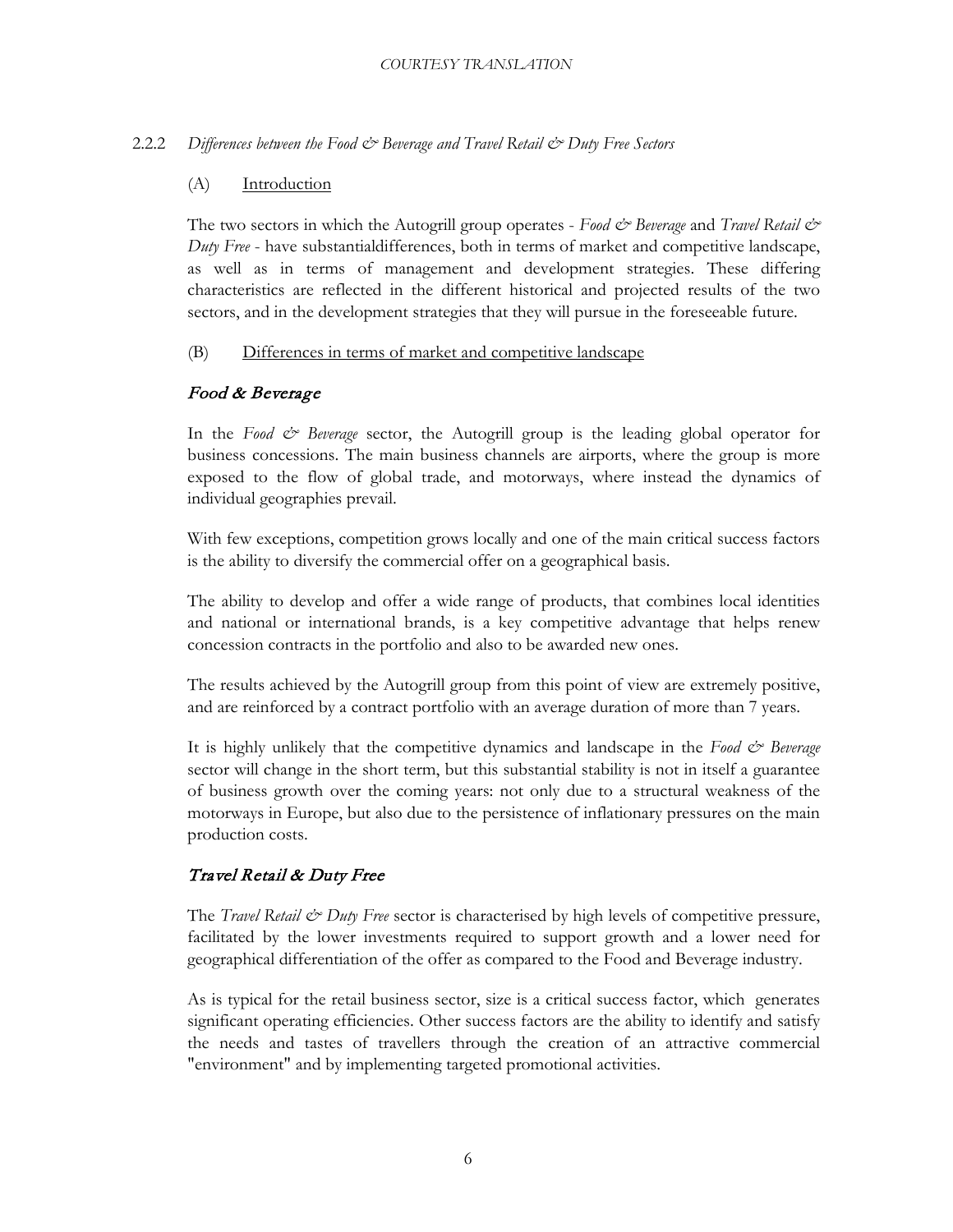While not detaining absolute global leadership as in the *Food*  $\breve{c}$  *Beverage* sector, the Autogrill group boasts an excellent competitive position in the *Travel Retail & Duty Free* sector, thanks to its size, making it one of the world's leading operators, and to a portfolio of contracts among the longest in the industry (on average over 8 years).

#### $(C)$ Differences in management dynamics and development strategies

# Food & Beverage

In the *Food & Beverage* sector, the strategy of Autogrill group will aim to rationalise the business model and to a geographical and channel repositioning.

The pursuit of this strategy has, as its main objective, that of increasing its presence in the less capital-intensive channels, such as airports and railway stations, and in locations with higher growth prospects, reducing the burden of motorway operations in Europe, which are characterised by a higher incidence in fixed costs and are more capital-intensive and have thus been penalised in the recent past by the negative economic scenario. This process will be complemented by the improvement of the commercial offer to match and anticipate changing customer needs , with the goal of increasing the penetration of traffic and recovering margins.

The process of business reorganisation will also continue, in order to align the central functions and the network to the current market dynamics and operational requirements.

The available resources will therefore be directed to development which will be pursued through selective participation in tenders, agreements with local operators and possible acquisitions of small to medium-sized companies.

## Travel Retail & Duty Free

As regards the *Travel Retail & Duty Free* sector, the goal will be growth, which can be pursued thanks to a portfolio of contracts without significant deadlines in the short to medium term and with our excellence in business development, which has been proven during the many international tenders won and the recent renewal of concessions with the Spanish airports.

Along with the intention of winning new international contracts, the renewed contracts in Spain will contribute to the growth of group sales in the sector, thanks to the combination of the long duration of concessions and the significant increase in sales areas.

Opportunities for external growth could complement organic company growth, accelerating the achievement of strategic objectives.

#### $(D)$ Differences in terms of achieved and future results

In the last three years, the two business units have achieved different results, in line with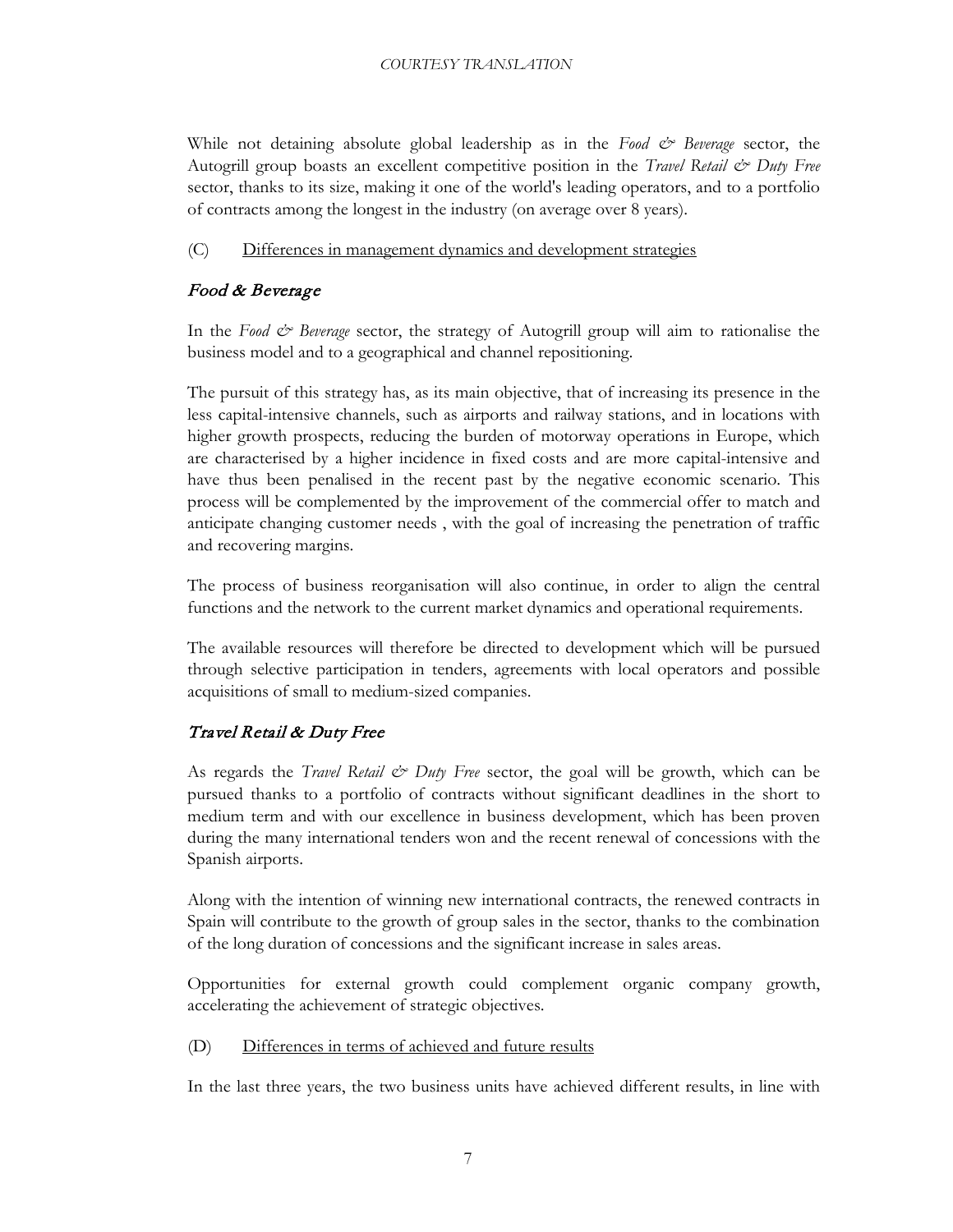the evolution of the different channels in which they operate.

## Food & Beverage

In the *Food & Beverage* sector, the Autogrill group has recorded excellent sales performance in airports, which is the most important channel for the group. The group's presence in this channel is mainly concentrated in North America, where sales have grown significantly and have outpaced the growth in traffic. In terms of profitability, sales growth has not fully offset the inflationary pressures that have affected the two main items of cost: labour and cost of goods sold.

Autogrill 's result have been less successful in the motorway channel - where the group's restaurant business activities in Europe are concentrated – negatively affected, particularly in Italy, by the very difficult economic situation. The evolution of traffic has been seriously affected by the economic recession, which in turn has had a negative impact on the traveller's propensity to spend. In this context, the high impact of fixed costs that characterises the motorway channel explains the more than proportional decline in profitability compared to the decline in sales.

The Autogrill group has launched a major overhaul of its business model in the *Food & Beverage* sector, by introducing measures which aim at reducing the impact of declining sales in Europe and strengthening margins and cash flow generation.

## Travel Retail & Duty Free

The *Travel Retail & Duty Free* sector, which operates almost exclusively in airports, has fully benefited from the increased dynamism of this channel, where traffic has recorded positive growth rates, thanks to the development of the economies of emerging markets and the growth in commercial trade.

Even though its business is mainly concentrated in Europe, the Autogrill group benefits from the presence in hubs representing the crossroads of world traffic and, thanks to the implementation of targeted commercial policies, has been able to successfully capture the flow of international travellers characterised by a higher propensity to spend. This allowed Autogrill not only to achieve constantly improving results in terms of sales and profitability, but also growth rates significantly higher than the corresponding traffic increases.

The performance of the *Travel Retail & Duty Free* sector is also characterised by significant cash generation, also thanks to the lower capital intensity structurally necessary for the operation and development of the business.

(E) **Conclusions** 

The Demerger aims at separating the activities carried out by the Autogrill group in the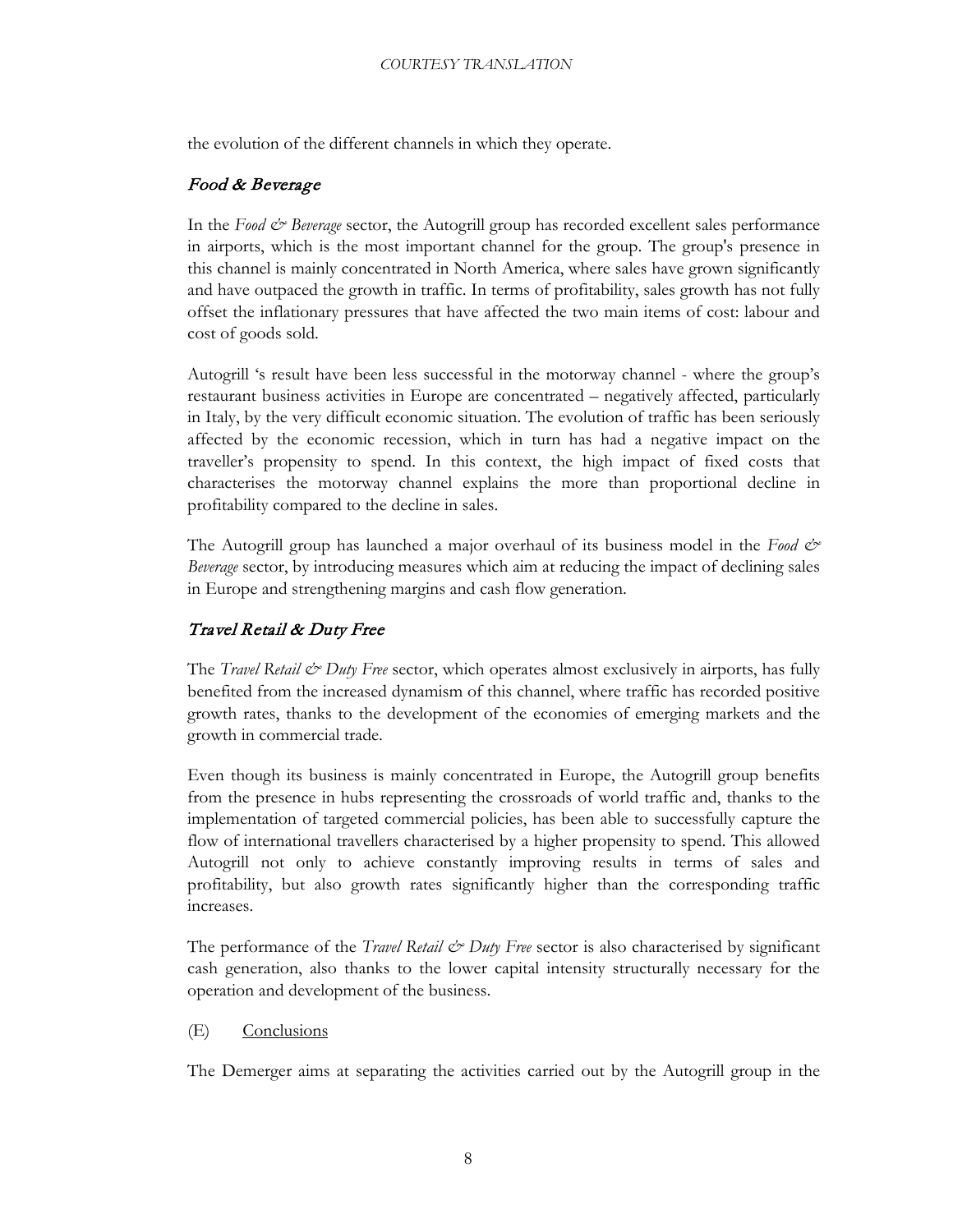two sectors of *Travel Retail & Duty Free* and *Food & Beverage*.

This transaction reflects the belief that the creation of two distinct groups, autonomous and independent, would allow each of them to better pursue its strategies and improve its performance by leveraging their respective strengths.

On top of their different strategic objectives, the *Food & Beverage* and *Travel Retail & Duty Free* sectors are already currently managed independently and no significant synergies connect one to the other.

In addition, the separation of the two sectors, obtained through the proposed Demerger, may enable a greater transparency for the businesses tothe financial markets and, consequently, an independent assessment of the different strategies, as well as facilitating mergers within their respective markets.

## **2.3 Main legal aspects of the Demerger**

## <span id="page-9-1"></span><span id="page-9-0"></span>*2.3.1 The Demerger*

From a legal perspective, the division of the *Travel Retail & Duty Free* and *Food & Beverage* sectors will be implemented through the partial and proportional demerger of Autogrill for the benefit of the wholly-owned subsidiary WDF, by assignment from Autogrill to WDF of the entire stake in WDFG SAU, through which Autogrill is indirectly active in the *Travel Retail & Duty Free* sector (as detailed in the next section 3.1).

The shareholders of the Assigning Company will be allotted shares of the Beneficiary Company in proportion to their shareholding in Autogrill. More specifically, in consideration for the assets to be transferred under the Demerger, the Autogrill's Shareholders will be granted, without payment of any consideration, newly issued WDF's shares in the ratio of 1 (one) to 1 (one),.

The Demerger will be implemented in compliance with Articles 2506 and subsequent of the Italian Civil Code, according to the terms and conditions contained in the Demerger Project approved by the Boards of Directors of Autogrill and WDF on 3 May 2013.

Pursuant to the combined provisions of Articles 2506-*ter* and 2501-*quater* of the Italian Civil Code, the balance sheet of the Beneficiary Company as of 15 April 2013, was prepared and approved by the Board of Directors of WDF meeting on 3 May 2013.

In accordance with the right granted under Article 2501-*quater* of the Italian Civil Code, the Assigning Company did not prepare a specific balance sheet, but used the draft financial statements for year 2012, approved by the Board of Directors which met on 7 March 2013 and that, following the approval by the Ordinary Shareholders' Meeting of the Assigning Company convened on 6 June 2013, will become the financial statements of the latter for the year ending on 31 December 2012 (the "**2012 Financial Statements**").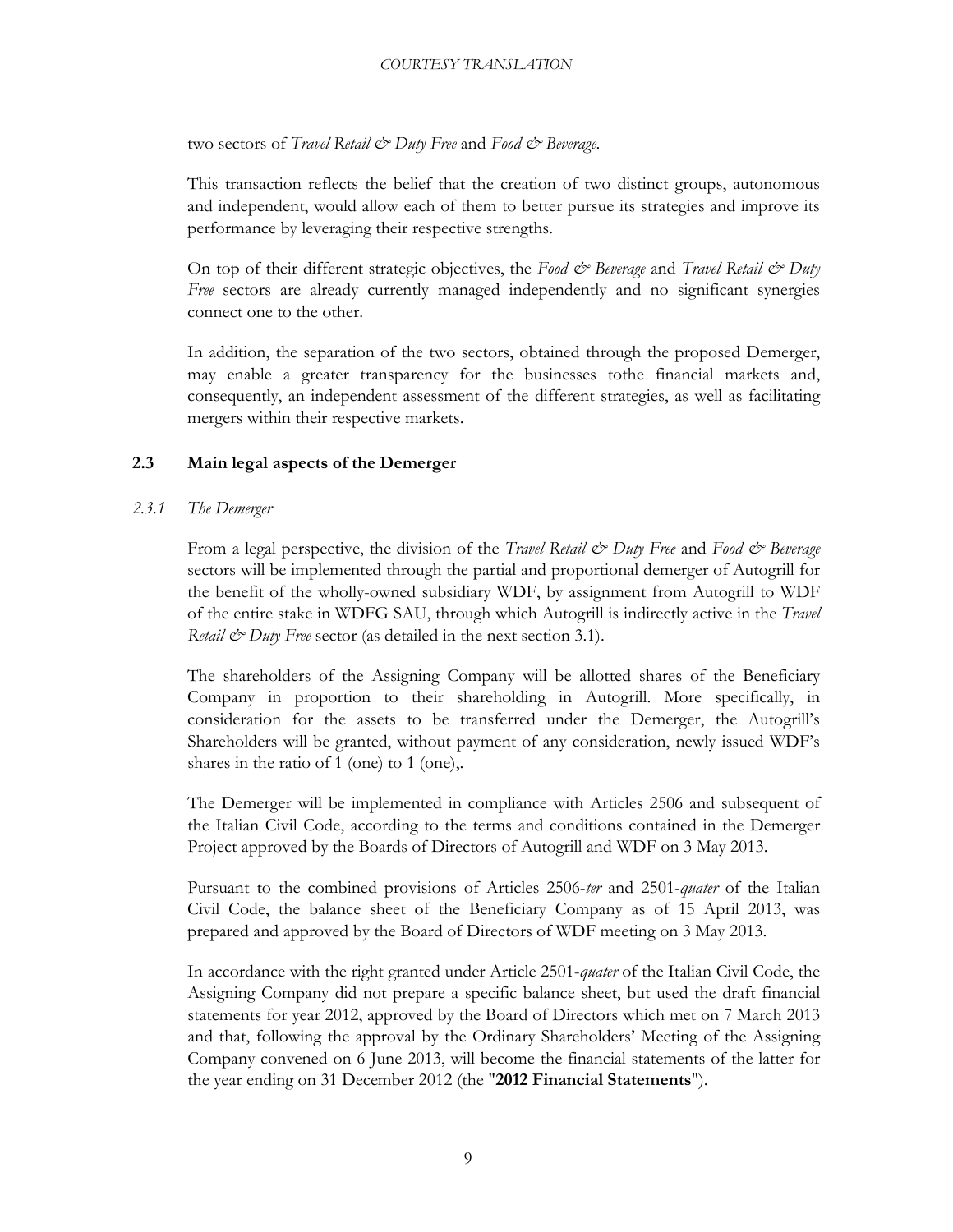The above documentation is made available to the Shareholders and the public in accordance with the terms provided for by the law.

As the transaction is a proportional Demerger in favour of a company whose capital at the date of the Demerger Project, is wholly owned by the Assigning Company - and will remain so until the Demerger's effective date - it will not result in any change in the value of the aggregate shareholdings owned by the Shareholders of the Assigning Company and therefore no expert's report as per Articles 2501 and 2506-*ter*, third paragraph, of the Italian Civil Code was prepared.

## <span id="page-10-0"></span>*2.3.2 Listing of shares in the Beneficiary Company*

In addition to carrying out the activities required for the completion of the Demerger, an application will be submitted for admission of the Beneficiary Company's shares to trading on the European Regulated Market that will be selected by the competent bodies of the Assigning Company and the Beneficiary Company, before the date chosen for Autogrill and WDF Shareholders' Meetings convened , among other things, to approve the Demerger Project. For clarity sake, the term "European Regulated Market" shall also include the MTA organised and managed by Borsa Italiana, which could therefore be selected as the listing market.

The listing of the shares in the Beneficiary Company shall require the necessary authorizations issued by the competent authorities in compliance with applicable law.

The date of commencement for the trading of the Beneficiary Company's shares on the chosen European Regulated Market shall be determined by the competent bodies; said date shall coincide with the first day of trading of the Assigning Company's shares following the effective date of the Demerger.

## <span id="page-10-1"></span>*2.3.3 Amendments to the Bylaws of the Assigning Company*

The Bylaws of the Assigning Company will not change following the Demerger, except for the following:

- (a) amendments to Article 5 ("Share Capital") required to mirror the reduction of the share capital of the Assigning Company after the Demerger, as indicated in section 3.2.1 below; and
- (b) amendments to Article 5 ("Share Capital") resulting from the elimination of the par value of each single share of the Assigning Company (see previous section 2.1.1).

Below is the current wording of Article 5, compared with the wording that will result following the adoption of the aforesaid changes: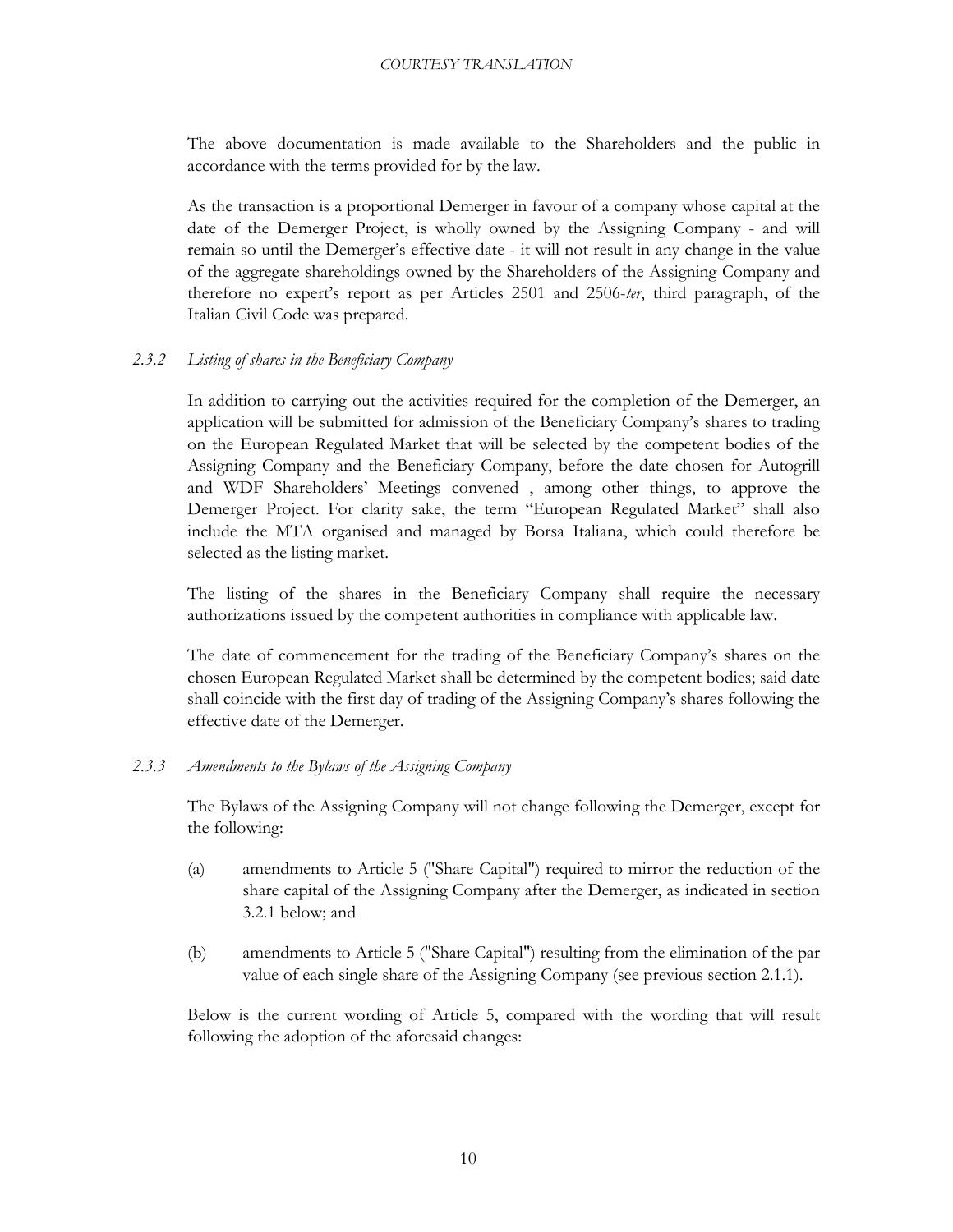| Current Bylaws |  |  |
|----------------|--|--|
|                |  |  |

#### **Bylaws** after Demerger

#### **Article 5**

#### **Share capital**

The share capital amounts to Euro 132,288,000 (one hundred thirty-two million two hundred eighty eight thousand) divided into 254,400,000 (two hundred fifty-four million four hundred thousand) shares having a nominal value of Euro 0.52 (zero point fifty-two) each and may be increased by Shareholders' Meeting resolution even through contributions in assets or receivables.

The Shareholders may authorise the Board of Directors to increase the share capital one or more times up to a specified amount and for a maximum period of five (5) years from the date of the resolution, as well as the right to issue convertible bonds one or several times, up to a specified amount and for a maximum period of five (5) years from the date of the resolution.

The allocation of earnings and/or retained earnings to employees of the Company or its subsidiaries shall be allowed, in the manner and forms provided for by law, through the issuance of shares pursuant to the first paragraph of Art. 2349 of the Italian Civil Code.

On 20 April 2010, the Extraordinary Shareholders' Meeting resolved to increase the share capital in one or more tranches, pursuant to Article 2439, paragraph 2, of the Italian Civil Code, with the exclusion of option rights pursuant to combined provisions of Articles 2441, paragraphs 5 and 8 of the Italian Civil Code and Article 134, paragraph 2, of Legislative Decree no. 58 of 24 February 1998, and starting no later than 30 May 2015, for a maximum nominal amount of Euro 1,040,000.00 (one million forty-thousand and zero cents) (plus premium), through the issuance, in one or more tranches of a maximum of 2,000,000 (two million) ordinary shares of Autogrill with dividend rights, destined exclusively and irrevocably for the 2010 Stock Option Plan, in accordance with all terms and conditions set out in the resolution.

On 21 April 2011, the Extraordinary Shareholders' Meeting resolved to authorise the Board of Directors, pursuant to Art. 2443 of the Italian Civil Code and art. 5 of the Bylaws, for a period of five years from the date of the resolution, to increase the share capital, one or more times, up to a maximum nominal amount of Euro 1,820,000 through the issue at par value of a maximum number of 3,500,000 ordinary shares with dividend rights, to be assigned to the beneficiaries of the incentive plan called the New Leadership Team Long Term Incentive Plan

#### **Article 5**

#### **Share capital**

The share capital amounts to Euro 68,688,000 (sixtyeight million six hundred eighty-eight thousand) 132,288,000 (one hundred thirty-two million two hundred eighty-eight thousand) divided into 254,400,000 (two hundred fifty-four million four hundred thousand) shares with no par value of Euro 0.52 (zero point fifty two) each and may be increased by Shareholders' Meeting resolution even through contributions in assets or receivables.

The Shareholders may authorise the Board of Directors to increase the share capital one or more times up to a specified amount and for a maximum period of five (5) years from the date of the resolution, as well as the right to issue one or several times convertible bonds, up to a specified amount and for a maximum period of five (5) years from the date of the resolution.

The allocation of earnings and/or retained earnings to employees of the Company or its subsidiaries shall be allowed, in the manner and forms provided for by law, through the issuance of shares pursuant to the first paragraph of Art. 2349 of the Italian Civil Code.

On 20 April 2010, the Extraordinary Shareholders' Meeting resolved to increase the share capital in one or more tranches, pursuant to and for the purposes of Article 2439, paragraph 2, of the Italian Civil Code, with the exclusion of option rights pursuant to combined provisions of Articles 2441, paragraphs 5 and 8 of the Italian Civil Code and Article 134, paragraph 2, of Legislative Decree no. 58 of February 24, 1998, and running no later than May 30, 2015, for a maximum nominal amount of Euro 1,040,000.00 (one million forty-thousand and zero cents) (plus premium), through the issuance, in one or more tranches of a maximum of 2,000,000 (two million) ordinary shares of Autogrill having no par value , with dividend rights, destined exclusively and irrevocably for the 2010 Stock Option Plan, in accordance with all terms and conditions set out in the resolution.

On 21 April 2011, the Extraordinary Shareholders' Meeting resolved to authorise the Board of Directors, pursuant to Art. 2443 of the Italian Civil Code and art. 5 of the Bylaws, for a period of five years from the date of the resolution, to increase the share capital, one or more times, up to a maximum nominal amount of Euro 1,820,000, through the issue <del>at par value</del> of a maximum number of 3,500,000 ordinary shares having no par value, with dividend rights, to be budgeted at Euro 0.52 for each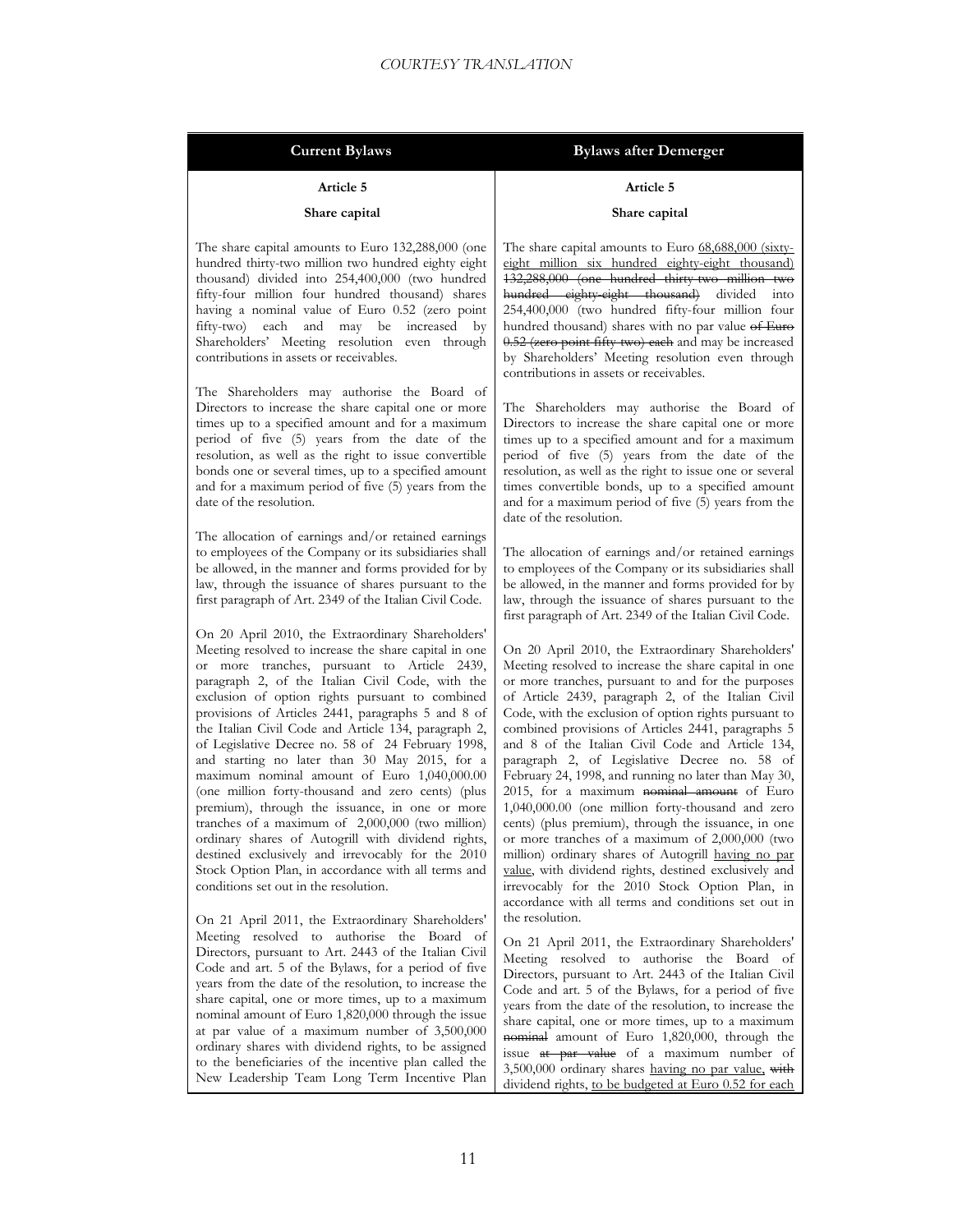| Autogrill (LTIP-L), approved by the Shareholders on<br>that date, subject to the terms, conditions and modes<br>provided for in this plan; these capital increases must<br>be made using pursuant to Art. 2349, first paragraph,<br>of the Italian Civil Code, profits and/or profit<br>reserves resulting from the last financial statement<br>time by time approved. | share, assigned to the beneficiaries of the incentive<br>plan called the New Leadership Team Long Term<br>Incentive Plan Autogrill (LTIP-L), approved by the<br>Shareholders on that date, subject to the terms,<br>conditions and modes provided for in this plan; these<br>capital increases must be made using pursuant to Art.<br>2349, first paragraph, of the Italian Civil Code,<br>profits and/or profit reserves resulting from the last |
|------------------------------------------------------------------------------------------------------------------------------------------------------------------------------------------------------------------------------------------------------------------------------------------------------------------------------------------------------------------------|---------------------------------------------------------------------------------------------------------------------------------------------------------------------------------------------------------------------------------------------------------------------------------------------------------------------------------------------------------------------------------------------------------------------------------------------------|
|                                                                                                                                                                                                                                                                                                                                                                        | financial statement time by time approved.                                                                                                                                                                                                                                                                                                                                                                                                        |

The Bylaws of the Assigning Company after the Demerger is attached to the Demerger Project as **Annex A.**

<span id="page-12-0"></span>*2.3.4 Amendments to the Bylaws of the Beneficiary Company*

As mentioned, it is expected that the Beneficiary Company's shares are admitted to trading on a European Regulated Market.

Therefore, the Shareholders' Meeting of WDF, which will be convened to approve the Demerger, will also be asked to vote on the adoption, with effect from the date of the Demerger, of a new Bylaws compliant with the provisions on corporate governance, applicable to companies listed on a European Regulated Market, as established by the EU legislation for the sector.

The aforementioned Bylaws, annexed to the Demerger Project as Annex B, will still substantially coincide with that of Autogrill after the Demerger.

However, unlike the provisions of the Bylaws of Autogrill after the Demerger, the Bylaws of WDF after the Demerger will include:

- (a) in Article 7 ("*Notice, right to intervene and representation in the Shareholders' meeting*"), that the Shareholder's Meeting shall be convened in single call, unless the Board of Directors deems that the said meeting should be convened in multiple calls;
- (b) in Article 7 ("*Notice, right to intervene and representation in the Shareholders' meeting*"), that the Shareholders' Meeting can validly take place, in Italy or in another EU member state;
- (c) in Article 10 ("*Board of Directors*"), that in line with the provisions of Article 147-*ter*, third paragraph, of Legislative Decree no. 58 of 24 February 1998 (*Consolidated Law on Finance*, so-called "**TUF**"), only one of the members of the Board of Directors shall be elected from the minority list;
- (d) in Article 10 ("*Board of Directors*"), that the Shareholders shall resolve on the confirmation or replacement of the directors appointed by the Board of Directors according to the terms established by the same Article 10 in question with the majorities required by law to, provided that only the minority shareholders shall be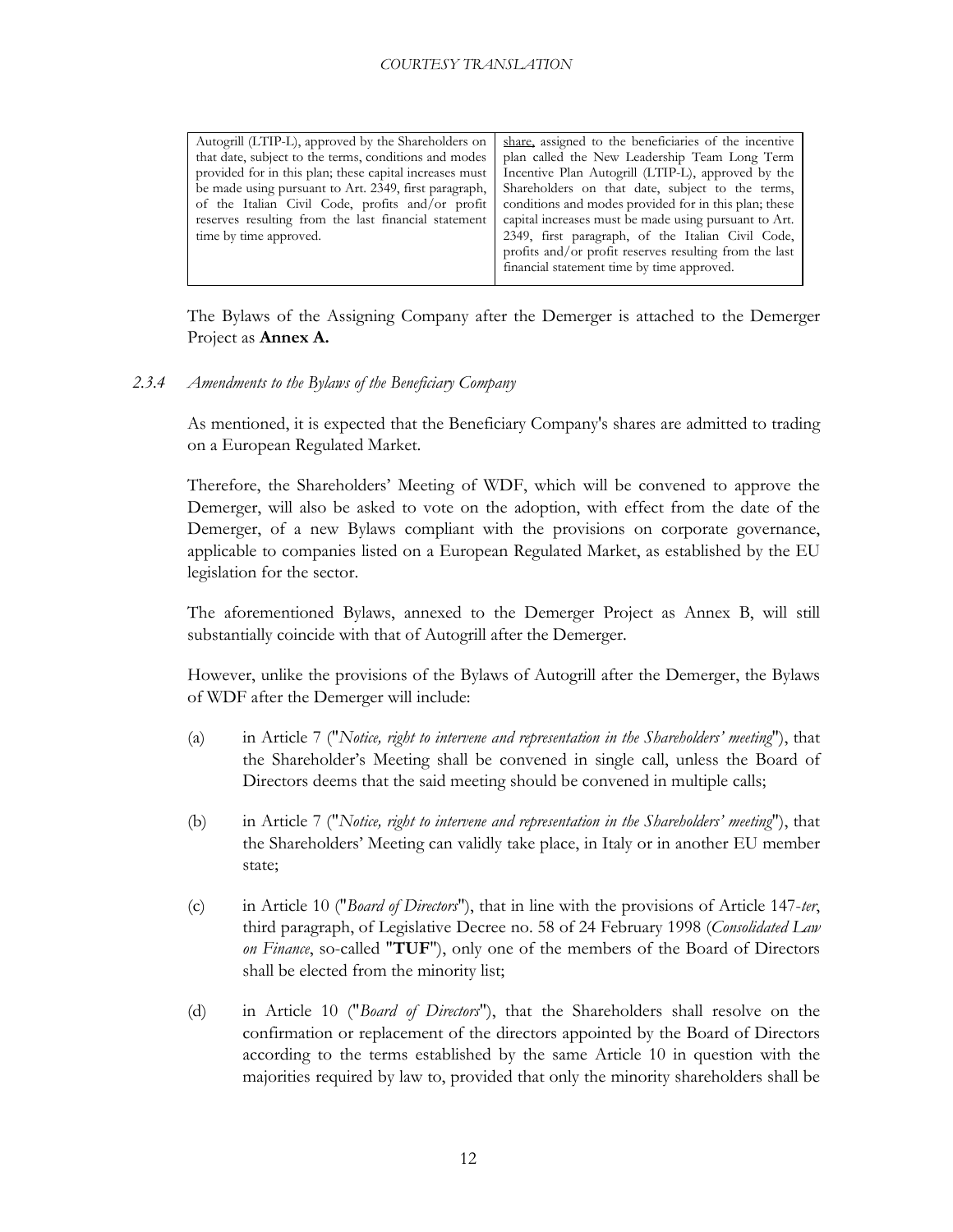entitled to confirm or replace the director taken from the minority list, and the majority shareholders shall not be entitled to cast their vote in this regard; moreover, shareholders representing at least 1.5% of the share capital or any other percentage, if lower, required by law shall not be entitled to propose their own candidate for the replacement of the director appointed by the Board of Directors;

- (e) in Article 20 ("*Board of Auditors*"), that the Shareholders shall resolve on the changes to be made in the Board of Auditors, as a result of replacement or resignation of any of its members, according to the legal majorities;
- (f) some minor changes relating, in particular, to the rephrasing of the corporate purpose (Article 2), the secondary office of the company (Article 3), the duration of the company (Article 4) and the minimum number of components for the Board of Directors (Article 10), as well as certain other changes intended to clarify some of the characteristics of the shares issued and the consequences connected by becoming shareholders (Article 5).

## **3. ASSETS AND LIABILITIES TO BE TRANSFERRED TO THE BENEFICIARY COMPANY AND FINANCIAL EFFECTS OF THE DEMERGER**

## <span id="page-13-1"></span><span id="page-13-0"></span>**3.1 Assets and liabilities to be transferred**

The activity in the *Travel Retail & Duty Free* sector is, to date, indirectly carried out by Autogrill through the group of companies headed by WDFG SAU, the wholly-owned subsidiary of Autogrill.

Therefore, the Demerger - and consequent separation of the two business sectors *Travel Retail & Duty Free*, on the one hand, and *Food & Beverage*, on the other hand - will be implemented through the assignment of the entire shareholding held by Autogrill in WDFG SAU to the Beneficiary Company.

The Assigning Company will assign to the Beneficiary Company its shareholding in WDFG SAU, in compliance with the principle of continuity in bookkeeping values, at the carrying amount for which the shareholding is registered amounting to - as of 31 December 2012 - Euro 428,878,184.00.

No other asset or liability of the Assigning Company, excluding what is expressly stated herein, will be assigned by Autogrill to WDF. Therefore, the net asset value to be assigned is equal to Euro 428,878,184.00.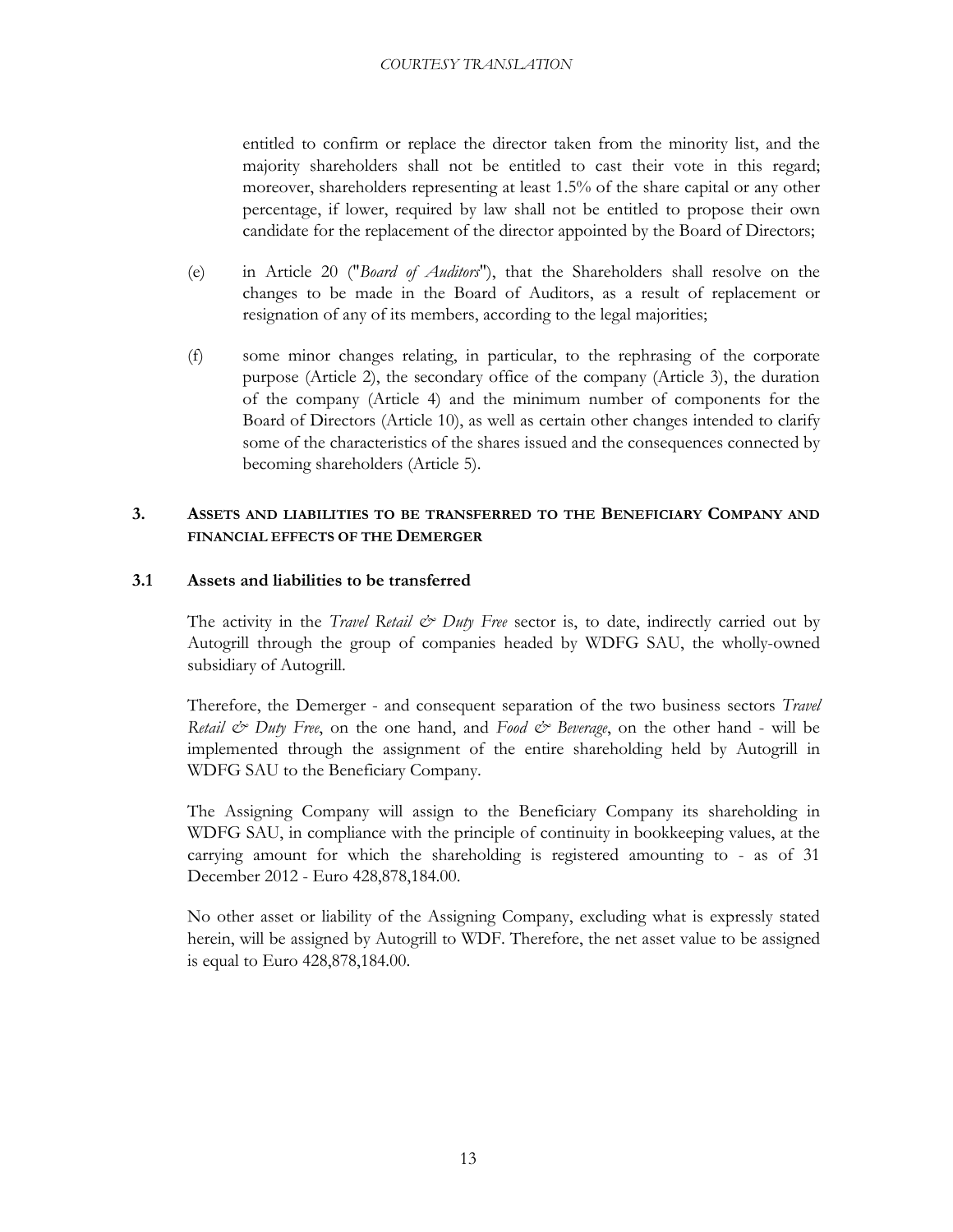## **3.2 Assets and liabilities to be transferred**

#### <span id="page-14-1"></span><span id="page-14-0"></span>*3.2.1 Impact of the Demerger on the equity of Autogrill*

As a result of the Demerger, the Assigning Company's net asset value of the will be reduced by the amount of Euro 428,878,184.00. This reduction shall be allocated to the various items of the Assigning Company's net assets on the basis of the ratio between the net assets of the Assigning Company and those of the Beneficiary company resulting from the Demerger, taking as reference the data at 31 December 2012 of the Assigning Company and also taking into account: (i) material events subsequent to 31 December 2012 (indicated below in section 3.2.3), whose effects – in the amount determined as of the date of the Demerger Project - will occur on the aforementioned net assets before the Demerger's effective date; and (ii) the necessary rounding required to define the par (unexpressed) value of the Assigning Company's and the Beneficiary Company's shares.

More precisely, the reduction in Autogrill's equity of Euro 428,878,184.00 will be distributed as follows:

- (a) Euro 63,600,000.00 deducted from share capital;
- (b) Euro 365,278,184.00 deducted from reserves, i.e.:
	- (i) Euro 12,720,000.00 deducted from statutory reserves (which will therefore amount to Euro 13,737,600.00); and
	- (ii) Euro 352,558,184.00 deducted from the item "other reserves and retained earnings" (the amount of which will therefore be Euro 207,394,776.00).

Given the proposal to eliminate the shares' par value, the aforementioned reduction of the share capital of Autogrill will not cause the cancellation of any shares.

## <span id="page-14-2"></span>*3.2.2 Impact of the Demerger on the equity of Beneficiary Company*

As a result of the Demerger, the Beneficiary Compnay's net assets value shall increase by Euro 428,878,184.00 (amount equal to the book value at 31 December 2012 of the shareholding in WDFG SAU which Autogrill shall transfer to WDF) by charging:

- (a) Euro 63,600,000.00 to share capital, consequently increasing the latter from Euro 120,000.00 to Euro 63,720,000.00; and
- (b) Euro 365,278,184.00 to reserves for an aggregate amount of:
	- (i) Euro 12,720,000.00 to statutory reserves; and
	- (ii) Euro 352,558,184.00 to the item "other reserves and retained earnings".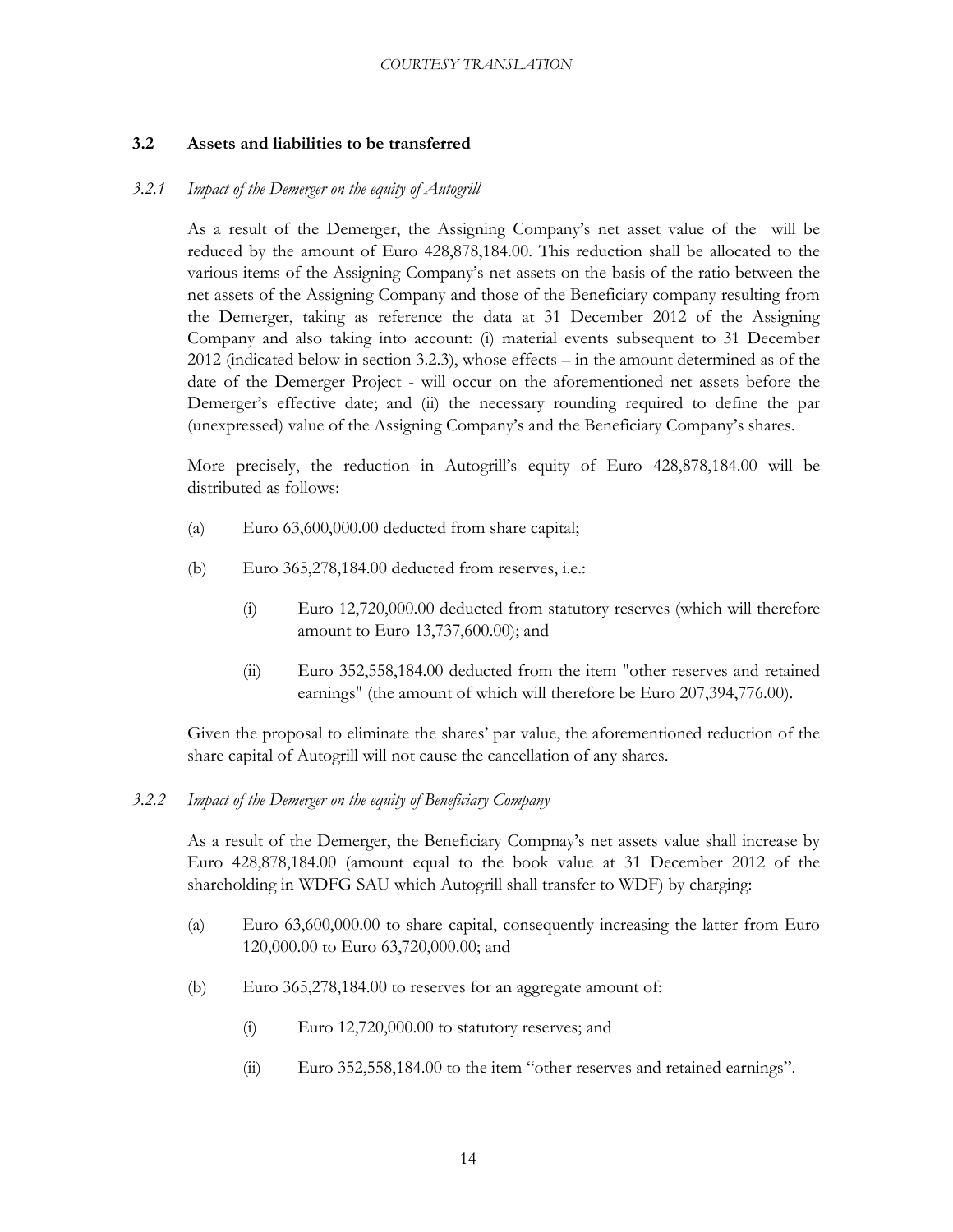The aforesaid increase in share capital shall be achieved through the issue of no. 254,400,000 new shares. Therefore, by virtue of the Demerger, the share capital of the Beneficiary Company shall result in a total of no. 254,520,000 shares having no par value.

## <span id="page-15-1"></span><span id="page-15-0"></span>*3.2.3 Highlights*

The following table summarises the equity effects described above.

The first column shows the net assets of the Assigning Company prior to the Demerger at 31 December 2012, the second column shows the effects of the Demerger on the net assets of the Beneficiary Company and the third column shows the net assets of the Assigning Company resulting from the Demerger. Furthermore, the effects (determined in the relevant amount at the date of the Demerger Project) on the equity of the Companies are also considered, resulting from the significant events that, although subsequent to 31 December 2012, are expected to be produced at the effective date of the Transaction.

In particular, the following table reflects the impact of the resolution to distribute a dividend of Euro 220 million, passed by the Shareholders' Meeting of WDFG SAU on 30 April 2013, in favour of its sole shareholder Autogrill. The Board of Directors of WDFG SAU, which has been delegated to implement this resolution, shall consequently pay the entire dividend to Autogrill before the effective date of the Demerger.

No consideration was given neither to the effects that could arise from non-significant and minor events, nor to the effects related to the result that the Assigning Company will accrue from 1 January 2013 to the effective date of the Demerger.

The representation given in the table below is based on the assumption that the Shareholders' Meeting called to approve the 2012 financial statement will resolve not to distribute any dividends in line with what proposed by said Company's Board of Directors which met on 7 March 2013.

|                                        | Autogrill<br>S.p.A before<br>the Demerger | Impact on<br>equity of<br><b>World Duty</b><br>Free S.p.A as<br>a result of the<br>Demerger | Autogrill<br>S.p.A after the<br>Demerger |
|----------------------------------------|-------------------------------------------|---------------------------------------------------------------------------------------------|------------------------------------------|
| Share Capital                          | 132,288,000                               | $*63,600,000$                                                                               | 68,688,000                               |
| Statutory reserve                      | 26,457,600                                | 12,720,000                                                                                  | 13,737,600                               |
| Valuation<br>hedging<br>for<br>reserve | (10, 034, 545)                            |                                                                                             | (10,034,545                              |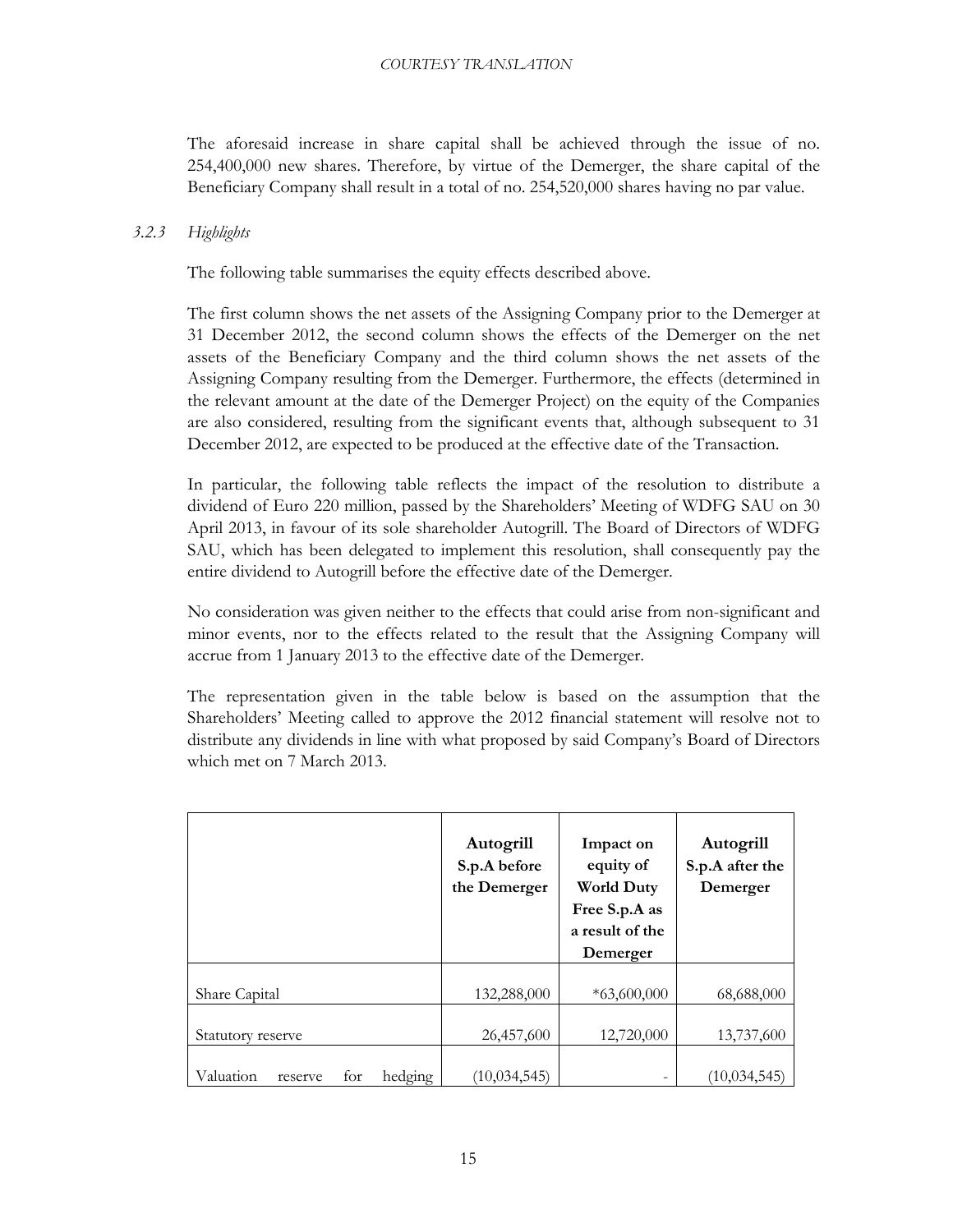| derivatives                                                                                                                            |                |             |                |
|----------------------------------------------------------------------------------------------------------------------------------------|----------------|-------------|----------------|
| Reserve for treasury shares                                                                                                            | (7, 724, 711)  |             | (7, 724, 711)  |
| Other reserves and retained earnings                                                                                                   | 559,952,960    | 352,558,184 | 207,394,776    |
| Loss of financial statement 2012                                                                                                       | (14, 577, 721) |             | (14, 577, 721) |
| Net equity at 31 December 2012                                                                                                         | 686, 361, 583  | 428,878,184 | 257,483,399    |
| Relevant effects which will occur after 31<br>December 2012 and before the date of the<br>Demerger                                     |                |             |                |
| Distribution of dividends from<br>WDFG SAU to the Assigning<br>Company **                                                              | 220,000,000    |             | 220,000,000    |
| Changes in accounting standards<br>from 1 January 2013 ***                                                                             | (6,509,485)    |             | (6,509,485)    |
| Shareholders' equity inclusive of<br>the effects considered relevant<br>after 31 December 2012 and before<br>the date of the Demerger. | 899,852,098    | 428,878,184 | 470,973,914    |

\* The share capital of WDF as a result of the Demerger will be equal to Euro 63,720,000.00 in view of the fact that WDF has a share capital of EUR 120,000.00 prior to the Demerger.

\*\* It is expected that before the effective date of the Demerger WDFG SAU will distribute to Autogrill a gross dividend of Euro 220 million. The table therefore reflects the effects of this distribution, which, in view of the fiscal situation of Autogrill, will not determine any tax effect for the Assigning Company.

\*\*\* From 1 January 2013 it shall be mandatory to apply the *revised* IAS 19, where changes resulting from actuarial differences calculated in relation to the programs of employee benefits shall be fully acknowledged in other components of comprehensive income. The amount shown in the table represents the effect on the net assets of Autogrill resulting from such application.

## <span id="page-16-0"></span>**3.3 Actual values of the net assets transferred to the Beneficiary Company and net assets remaining with the Beneficiary Company**

Pursuant to Article 2506-*ter*, second paragraph, of the Italian Civil Code:

(a) the value of the net equity assigned to the Beneficiary Company as a result of the Demerger shall not be less than its carrying amount (which at 31 December 2012 amounted to Euro 428,878,184.00);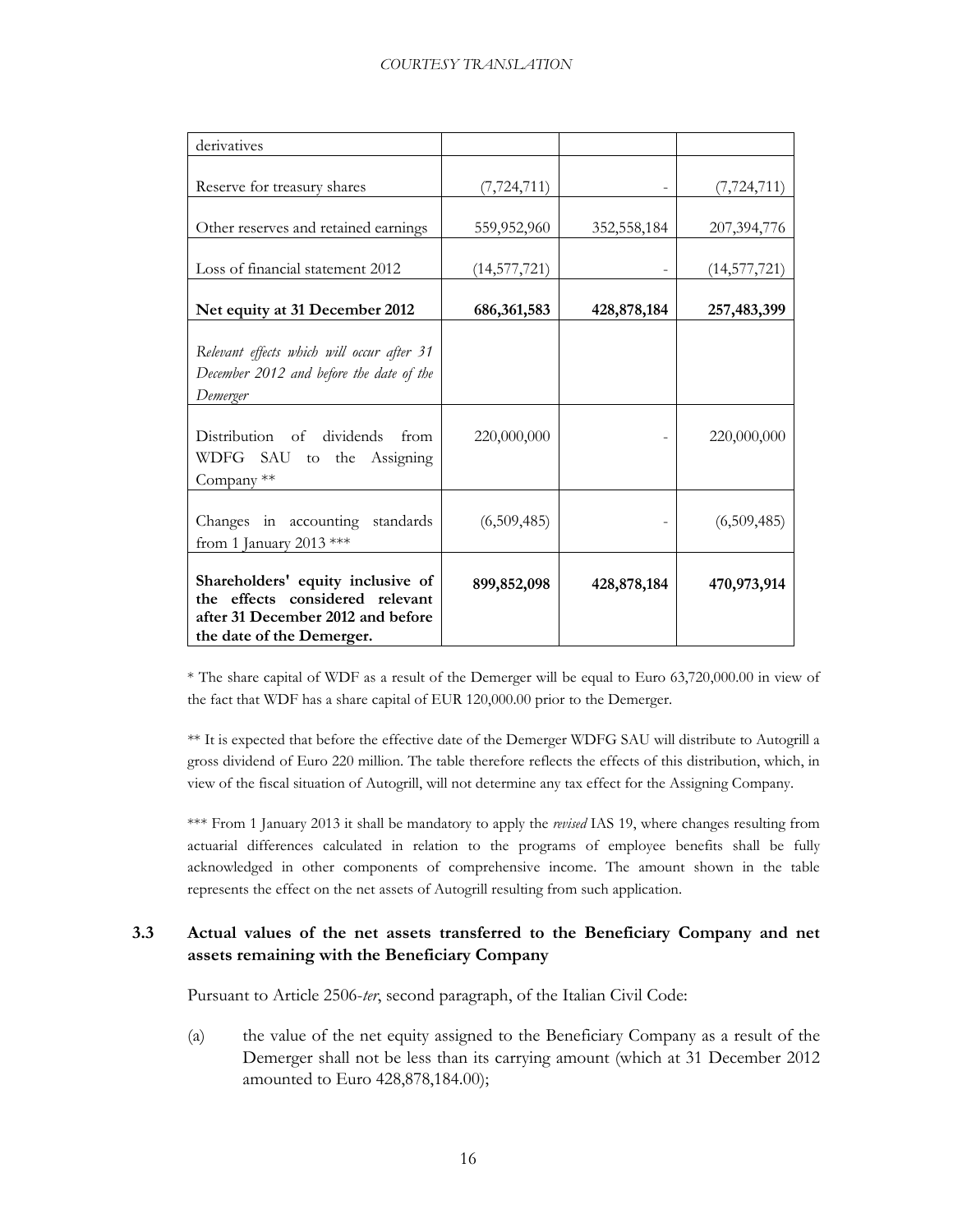(b) the actual value of the net equity which will remain in the Assigning Company following the Demerger shall not be less than its carrying amount (which at 31 December 2012 amounted to Euro 257,483,399.00).

## **3.4 Further effects of the Demerger and other transactions involving the Autogrill group**

## <span id="page-17-1"></span><span id="page-17-0"></span>*3.4.1 Impact of the Demerger on the Autogrill group*

As a result of the transfer of the shareholding of Autogrill in WDFG SAU, an independent group headed by the Beneficiary Company (whose shareholders, at the effective date of the Demerger, will coincide with the Shareholders of the Autogrill Meeting on the same date) will be created. In particular, the Beneficiary Company will indirectly own all the shareholdings, directly and indirectly, owned by WDFG SAU in companies also operating in the *Travel Retail & Duty Free* sector, or in other words:

- (a) the shareholding equal to 99.96% of the share capital in World Duty Free Group España SA, with registered office at Calle Josefa Valcárcel 30, Edificio (Building) Merrimack IV, Madrid, Spain, Volume 20.644, M-365.571, Tax code A-84205863, share capital amounting to Euro 10,772,462.00 ("**WDFG España**"), which in turn owns:
	- (i) a shareholding of 19.9% of the share capital of WDFG Group UK Holdings (as defined below), as well as;
	- (ii) the shareholdings in the companies indicated in the document attached to the Demerger Project as **Annex C**, also operating in the *Travel Retail & Duty Free* sector;
- (b) the shareholding equal to 80.1% of the share capital in the company World Duty Free Group UK Holdings Ltd., with registered office at 4 New Square, Bedfont Lakes, Feltham, Middlesex, TW14 8HA, registered with the Register of Companies 02872512, share capital amounting to GBP 12,484,397.00 ("**WDFG UK Holdings**"), which, in turn, directly or indirectly owns, shareholdings in the companies indicated in the document attached to the Demerger Project as **Annex C** (also active in the business *Travel Retail & Duty Free*) including World Duty Free Group UK Ltd.

## <span id="page-17-3"></span><span id="page-17-2"></span>*3.4.2 Other transactions*

(A) Contract with *AENA Aeropuertos SA* ("AENA") and Intercompany Loan

Following the award in December 2012 of the tenders for *duty free* and *duty paid* concessions for the management until 2020 of retail activities in the airports of the Iberian Peninsula and the Canary Islands, on 14 February 2013 WDFG España and Sociedad de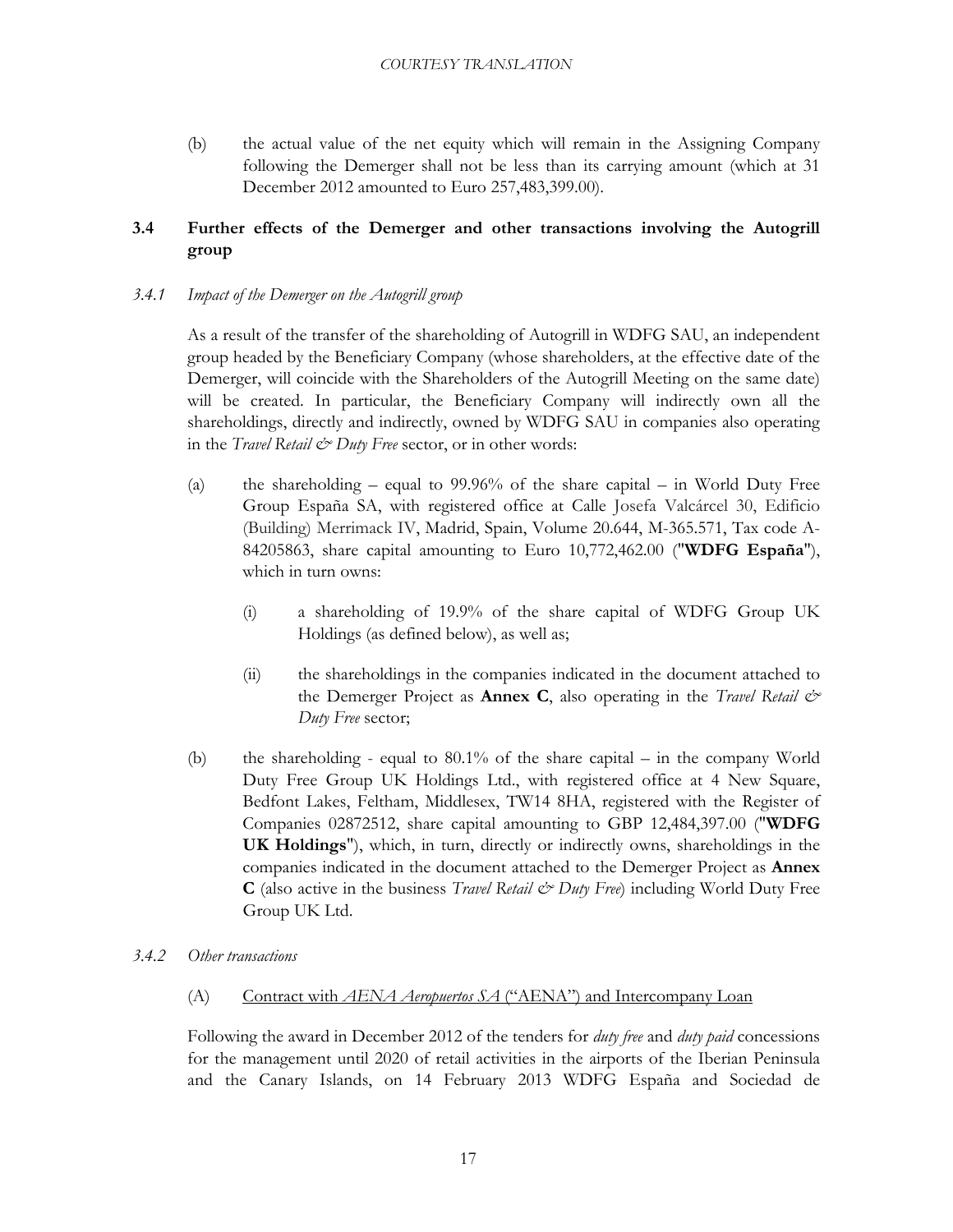Distribución Comercial Aeroportuaria de Canarias SL, controlled by WDFG SAU, entered into certain concession contracts with AENA.

In performance of these contracts, AENA was paid: (i) a total of approximately Euro 279 million (plus VAT, amounting to approximately Euro 59 million) by way of advance payment of the concession fees to be paid during the term of the contract; (ii) approximately Euro 27 million as a security deposit. The advance payment of fees will be gradually recovered through a reduction of the amounts to be paid during the term of these contracts.

Payment to AENA of the above amounts was made in part through the use of bank loans and, in part, through the use of a revolving loan facility for a maximum aggregate principal amount of Euro 200 million granted in August 2011 by Autogrill to WDFG SAU for a period of 5 years (the "**Intercompany Loan**"). By the effective date of the Demerger, WDFG SAU will then pay off the Intercompany Loan.

#### (B) Transfer of U.S. Retail Branch

In order to complete the transfer in favour of the Beneficiary Company of all activities related to the *Travel Retail & Duty Free* sector, after the date of the Demerger Project and before the date of execution of the deed of Demerger (as provided for by the letter of agreement signed between WDFG SAU and HMS on 17 April 2013) HMS, Autogrill's wholly-owned subsidiary, will transfer the U.S. Retail Branch (as defined above) to the group headed by the Beneficiary Company.

The transfer of the U.S. Retail Branch will be carried out through:

- (a) the acquisition from HMS by the group headed by the Beneficiary Company, of the entire share capital of CBR Specialty Retail Inc., a company which, at the date of purchase, will have received the concession contracts currently in force whose grantor gave consent to the sale, together with the activities related to the management of these contracts, and possibly
- (b) the subsequent direct sale from HMS or its subsidiaries to CBR Specialty Retail Inc. of those residual concession contracts not transferred to CBR Specialty Retail Inc. prior to the acquisition of the latter by the group headed by WDF.

As provided for by the aforementioned agreement, the price to be paid to HMS for the acquisition of the entire share capital of CBR Specialty Retail Inc. and the possible direct purchase by the latter of certain concession contracts will range between a minimum of USD 118 million and a maximum of USD 123 million. This range was defined taking into consideration the transfer of all contracts that currently make up the U.S. Retail Branch. A mechanism for price adjustment in the event of non-transfer of one or more contracts for failure to obtain consent from the relevant grantor is provided for.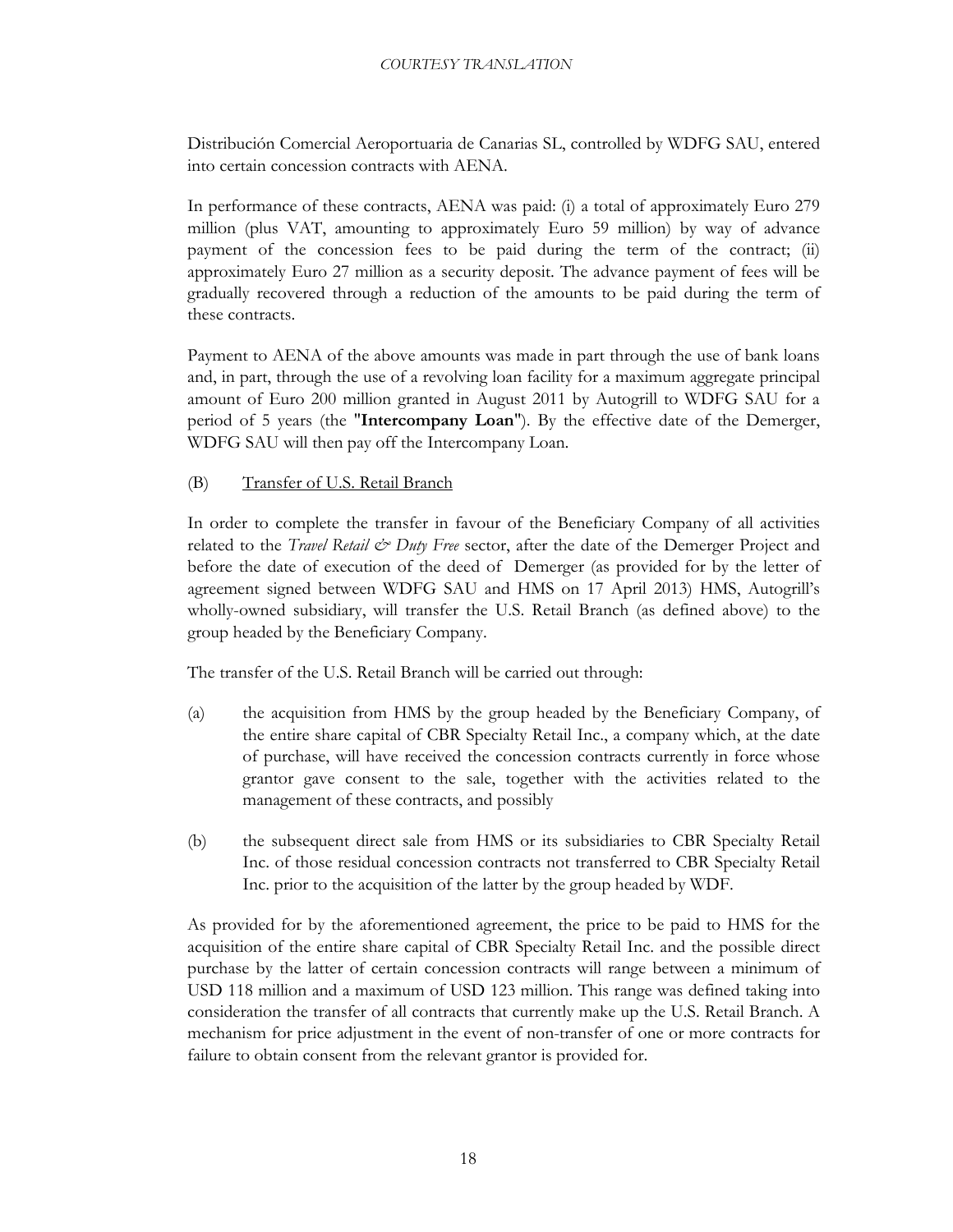#### $(C)$ Sources of financing of the group headed by the Beneficiary Company

After the date of the Demerger Project and before signing the deed of Demerger, WDFG SAU and some of its subsidiaries will enter into a medium-long term loan agreement currently under negotiation - for the granting of a maximum principal amount equal to Euro 1.25 billion (the "**Loan**").

It is expected that the financing will have the following characteristics:

| Tranches   | Type                      | Amount (Euro)  | Duration                                   |
|------------|---------------------------|----------------|--------------------------------------------|
| Tranches 1 | Term loan amortizing      | 400,000,000.00 | 5 years                                    |
| Tranches 2 | Term loan amortizing      | 125,000,000.00 | 5 years                                    |
| Tranches 3 | Revolving credit facility | 375,000,000.00 | 5 years                                    |
| Tranches 4 | Revolving credit facility | 350,000,000.00 | (with<br>18<br>months<br>extension option) |

The contract which will govern the Loan shall provide for the obligation to maintain the following financial covenants predetermined values: (i) the *Leverage Ratio*, calculated as the ratio between net debt and the so-called *Cash* EBITDA, and (ii) the *Interest Cover*, calculated as the ratio between *Cash* EBITDA and cash net financial expenses. In order to calculate the financial covenants, the *Cash* EBITDA will take into account the annual recovery of the concession fees paid upfront to AENA as described in previous paragraph 3.4.2 (A), as well as any other purchase accounting adjustments related to these contracts where AENA will not be reflected in actual cash flow changes.

All economic and financial variables used in the calculation of the financial covenants for the Loan will make exclusive reference to the consolidated data of WDFG SAU and its subsidiaries. Compliance with the financial covenants will be verified every six months starting from 31 December 2013.

The Loan will be used by the borrowers: (i) to repay outstanding bank loans and the Intercompany Loan; (ii) to finance the acquisition of the U.S. Retail Branch; (iii) to finance the ordinary activities of such companies; as well as (iv) in relation to the requirements concerning the Demerger.

WDF will not benefit from the Loan, nor will act as guarantor of the borrowing companies.

The drawdown of the Loan is a condition precedent to the completion of the Demerger (see paragraph 9).

(D) Sources of financing of the group headed by the Assigning Company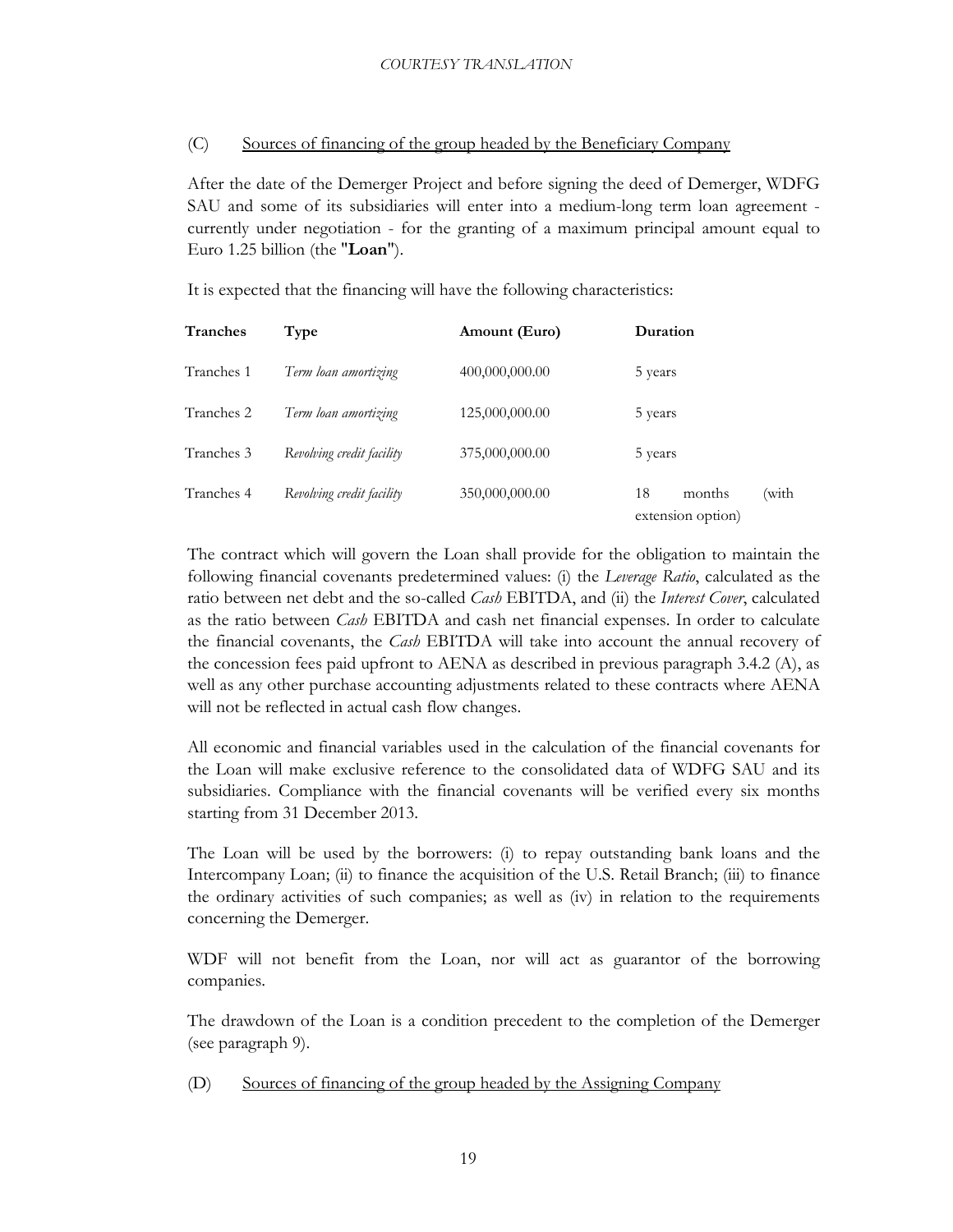Autogrill is negotiating with certain lending banks a waiver by the latter (the "**Waivers**") to use remedies provided for in certain medium-long term loan agreements in to which Autogrill and other companies belonging to its group are parties, which would be enforceable as a result of the Demerger.

The obtaining of waivers is a condition precedent attached to the completion of the Demerger, being it understood that in the absence of Waivers, the closing of the Demerger would still be possible, if agreements to refinance outstanding exposures existing under the loan contracts relating to the Waivers are entered into (see paragraph 9).

## <span id="page-20-0"></span>**3.5 Accounting effects deriving from the Demerger and the Other Operations (as defined below) on the main consolidated economic and financial data of the group headed by the Assigning Company and of the group headed by the Beneficiary Company**

In order to provide relevant information to the Shareholders involved in the decision making process concerning the Demerger, following are reported the main consolidated economic and financial information illustrating the accounting effects deriving from the Demerger and other operations as described below – which have occurred or which will occur – determining significant effects on the main consolidated economic and financial data ("**Other Operations**"):

- (a) advance payment and cash deposit paid to AENA in relation to the contracts signed between the group headed by the Beneficiary Company and AENA on 14 February 2013 (see section [3.4.2\)](#page-17-3);
- (b) distribution of dividends by WDFG SAU to Autogrill (see section [3.2.3\)](#page-15-1);
- (c) transfer of the U.S. Retail Branch (see section [3.4.2\)](#page-17-3);
- (d) drawdown of the Loan by the group headed by the Beneficiary Company and extinguishment of the bank loans and Intercompany Loans currently in place (see section [3.4.2\)](#page-17-3).

In particular, the economic and financial data reported below is prepared on the basis of the historical consolidated financial information of Autogrill as of and for the year ended 31 December 2012, approved by the Board of Directors on 7 March 2013 and simulating the main effects of the Demerger and the Other Operations on the statement of financial position and income statement of the Assigning Company and the Beneficiary Company.

The Demerger and Other Operations are jointly referred to hereinafter under this section 3.5 as the "**Transaction**".

It should be noted that the financial information reported below does not attempt to predict or estimate the future results of the group of the Beneficiary Company nor of the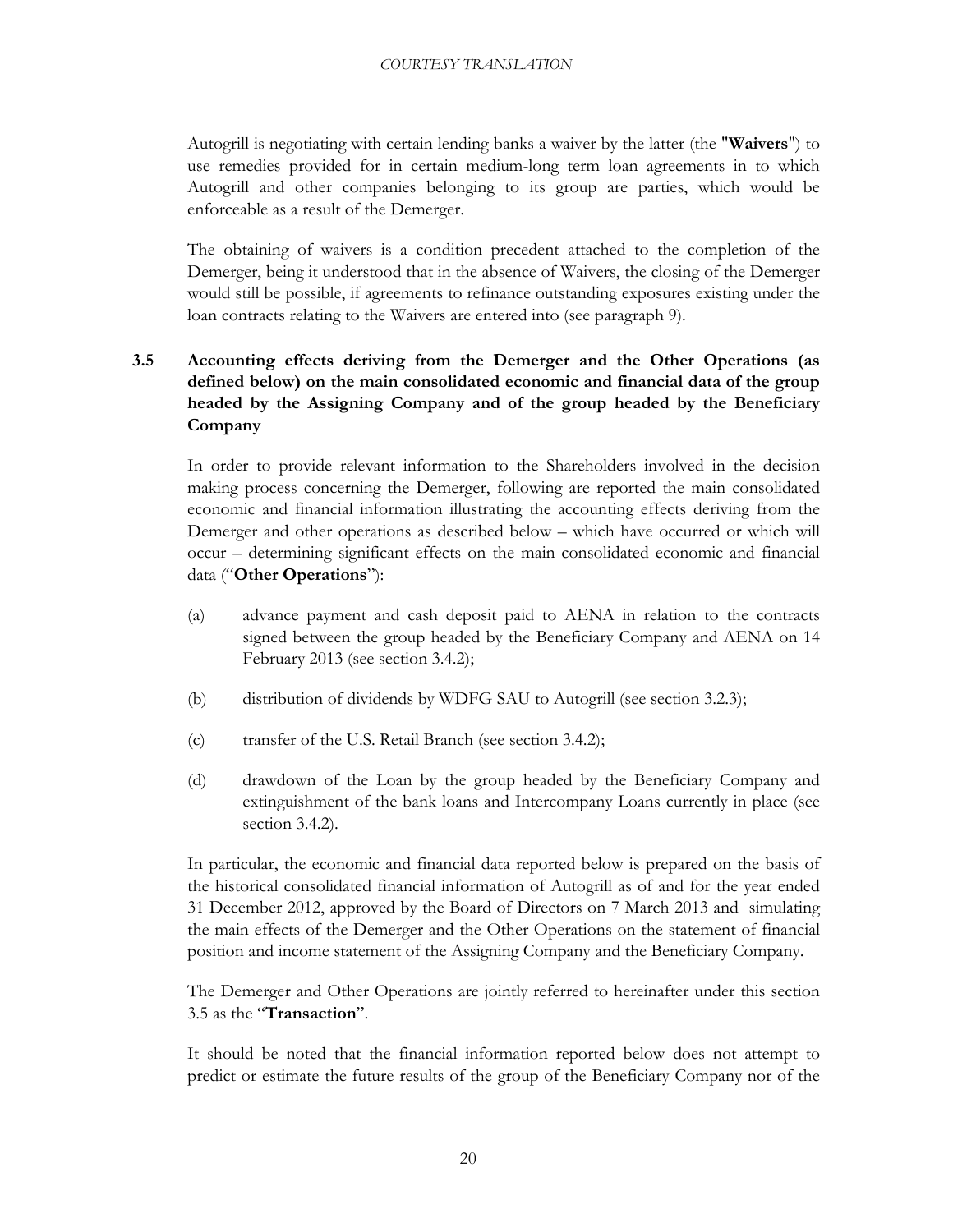group of the Assigning Company and should not be used for this purpose. By way of example, the consolidated financial information of the Beneficiary Company does not include the effects arising from the application of the fees as per the abovementioned contracts signed with AENA, nor the revenues deriving from the sales related to these contracts, since these effects will occur in 2013. Therefore, the economic and financial data reported below should not be used for: *(i)* calculations of covenants, financial and other ratios; *(ii)* market analysis; *(iii)* investment and loan agreement considerations; and *(iv)* any other economic and financial analysis.

It should be noted that the financial information reported below does not take into consideration the effects deriving from the changes to the management incentive plan based on financial instruments since they cannot be reliably estimated at the date of preparation of this Report (please refer to section 10).

The consolidated statement of financial position has been prepared assuming the Transaction occurred on 31 December 2012, whilst the consolidated income statement has been prepared assuming the Transaction took place on 1 January 2012 and in accordance with the methodology, set forth in CONSOB communication DEM/1052803 of 5 July 2001.

The following tables show:

- (a) reclassified consolidated statement of financial position and reclassified consolidated income statement with separate indication of: *(i)* in the first column, historical data deriving from Autogrill's consolidated financial statements as at 31 December 2012 *(ii)* in the second column, Assigning Company's consolidated financial information as at 31 December 2012 reflecting the significant effects of the Transaction; and *(iii)* in the third column, Beneficiary Company's consolidated financial information as at 31 December 2012 reflecting the significant effects of the Transaction (Table 1);
- (b) the main effects deriving from the Transaction on consolidated equity and on net financial indebtedness as at 31 December 2012, both of the Assigning Company and of the Beneficiary Company (Table 2 and Table 3, respectively);
- (c) the main effects deriving from the Transaction on consolidated EBITDA, consolidated net financial expenses and on consolidated net profit for 2012 both of the Assigning Company and of the Beneficiary Company (Table 4, Table 5 e Table 6, respectively).

In addition, the explanatory notes to the statements above are reported below.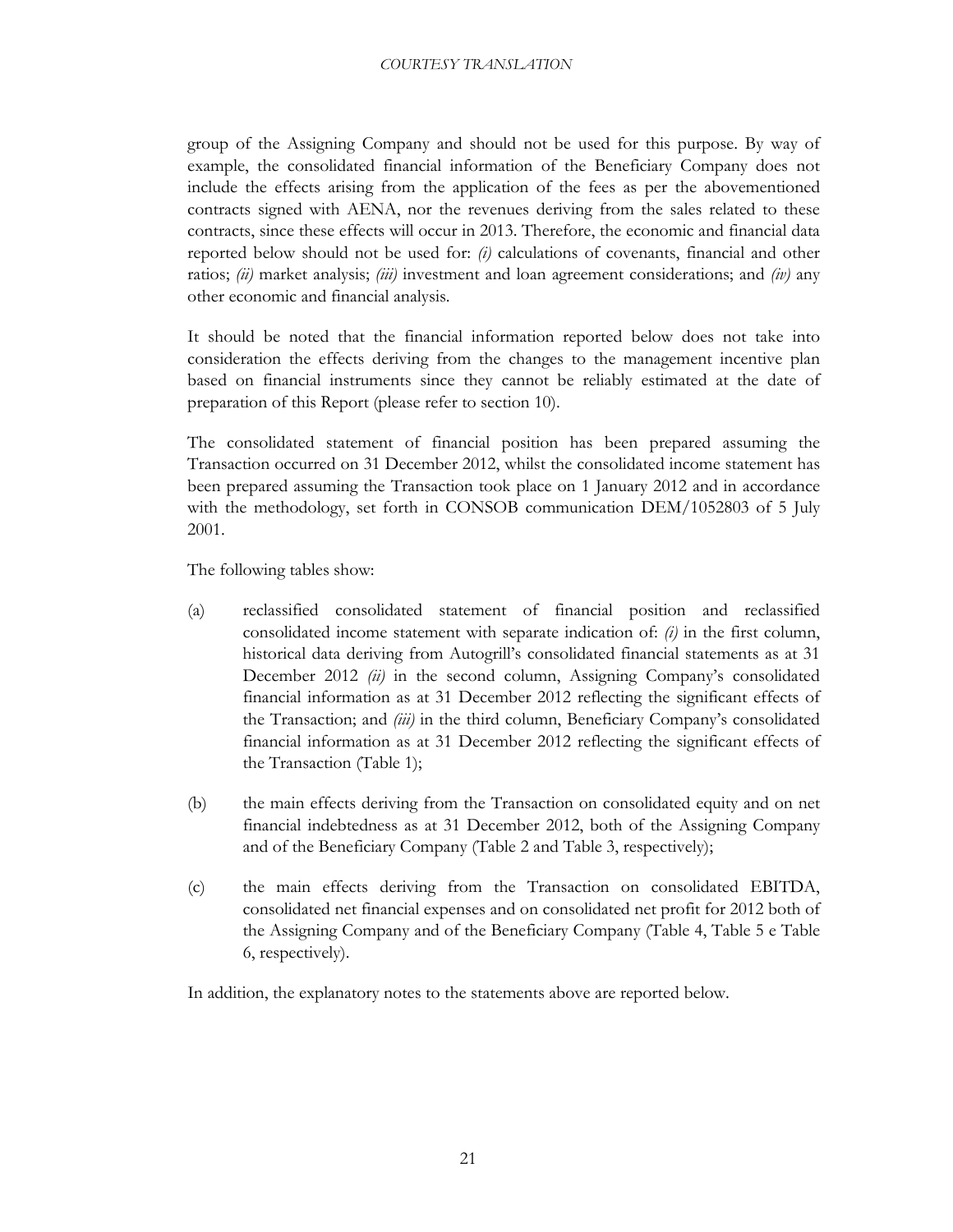**TABLE 1 – Reclassified statement of consolidated financial position and reclassified consolidated income statement, with separate indication of consolidated historical data of Autogrill as at 31 December 2012 and consolidated data of Assigning Company and Beneficiary Company for the same date, reflecting the significant effects related to the Transaction**

## **RECLASSIFIED STATEMENT OF CONSOLIDATED FINANCIAL POSITION**

| $(\epsilon \text{ million})$                              | Autogrill<br>consolidated<br>financial<br>information as<br>at 31<br>December 2012 | Assigning<br>Company<br>consolidated<br>financial<br>information post-<br>Transaction | Beneficiary<br>Company<br>consolidated<br>financial<br>information post-<br>Transaction |
|-----------------------------------------------------------|------------------------------------------------------------------------------------|---------------------------------------------------------------------------------------|-----------------------------------------------------------------------------------------|
| Intangible assets                                         | 2.073,0                                                                            | 806,6                                                                                 | 1.266,4                                                                                 |
| Property, plant and equipment                             | 958,0                                                                              | 837,4                                                                                 | 120,6                                                                                   |
| Financial assets                                          | 27,6                                                                               | 18,0                                                                                  | 40,5                                                                                    |
| A) Non-current assets                                     | 3.058,6                                                                            | 1.662,0                                                                               | 1.427,5                                                                                 |
| Inventories                                               | 257,1                                                                              | 96,8                                                                                  | 160,3                                                                                   |
| Trade receivables                                         | 53,6                                                                               | 46,6                                                                                  | 7,0                                                                                     |
| Other receivables                                         | 262,7                                                                              | 207,4                                                                                 | 84,8                                                                                    |
| Trade payables                                            | (644, 0)                                                                           | (428, 0)                                                                              | (222,7)                                                                                 |
| Other payables                                            | (443,1)                                                                            | (335,6)                                                                               | (106, 8)                                                                                |
| B) Working capital                                        | (513,7)                                                                            | (412, 8)                                                                              | (77, 4)                                                                                 |
| C) Invested capital, less current liabilities             | 2.544,9                                                                            | 1.249,2                                                                               | 1.350,1                                                                                 |
| D) Other non-current non-financial assets and liabilities | (201,6)                                                                            | (146,1)                                                                               | 195,1                                                                                   |
| E) Assets held for sale                                   |                                                                                    |                                                                                       |                                                                                         |
| F) Net invested capital                                   | 2.343,3                                                                            | 1.103,1                                                                               | 1.545,2                                                                                 |
| Equity attributable to owners of the parent               | 822,3                                                                              | 442,1                                                                                 | 360,3                                                                                   |
| Equity attributable to non-controlling interests          | 26,4                                                                               | 20,4                                                                                  | 6,0                                                                                     |
| G) Equity                                                 | 848,7                                                                              | 462,5                                                                                 | 366,3                                                                                   |
| Non-current financial liabilities                         | 1.318,1                                                                            | 512,0                                                                                 | 1.171,4                                                                                 |
| Non-current financial assets                              | (4,1)                                                                              | (4,0)                                                                                 | (0,1)                                                                                   |
| H) Non-current financial indebtedness                     | 1.314,0                                                                            | 508,0                                                                                 | 1.171,3                                                                                 |
| Current financial liabilities                             | 362,1                                                                              | 291,1                                                                                 | 30,6                                                                                    |
| Cash and cash equivalents and current financial assets    | (181,4)                                                                            | (158,5)                                                                               | (23,0)                                                                                  |
| I) Current net financial indebtedness                     | 180,7                                                                              | 132,6                                                                                 | 7,6                                                                                     |
| Net financial indebtedness (H+I)                          | 1.494,7                                                                            | 640,6                                                                                 | 1.178,9                                                                                 |
| L) Total as in F)                                         | 2.343,3                                                                            | 1.103,1                                                                               | 1.545,2                                                                                 |

**RECLASSIFIED CONSOLIDATED INCOME STATEMENT**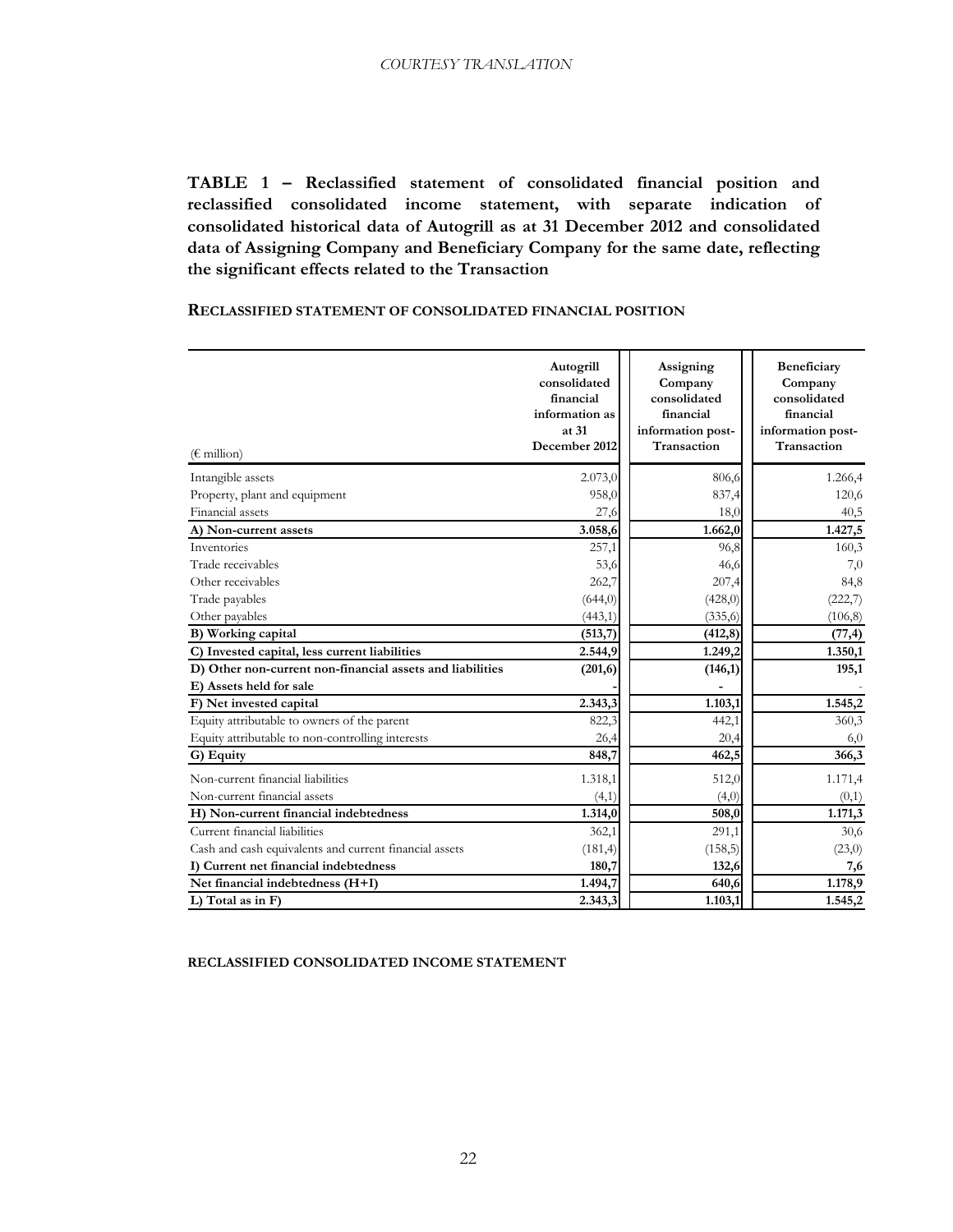| Revenue                                          | 6.077,6   | 3.886,0    | 2.191,6  |
|--------------------------------------------------|-----------|------------|----------|
| Other operating income                           | 150,7     | 129,8      | 25,4     |
| Total revenue and other operating income         | 6.228,3   | 4.015,8    | 2.217,0  |
| Raw materials, supplies and goods                | (2.186,2) | (1.295,0)  | (891,3)  |
| Personnel expense                                | (1.537,7) | (1.288, 5) | (249,2)  |
| Leases, rentals, concessions and royalties       | (1.295,0) | (638,9)    | (656, 1) |
| Other operating costs                            | (619, 4)  | (479,2)    | (144,7)  |
| <b>EBITDA</b>                                    | 589,9     | 314,2      | 275,7    |
| Depreciation, amortization and impairment losses | (321,3)   | (197, 8)   | (123,5)  |
| Impairment losses on goodwill                    | (16,7)    | (16,7)     |          |
| <b>EBIT</b>                                      | 251,9     | 99,7       | 152,2    |
| Net financial expense                            | (89,6)    | (46,0)     | (52,6)   |
| Impairment losses on financial assets            | (0,4)     | (2,2)      | 1,8      |
| Pre-tax profit                                   | 162,0     | 51,5       | 101,4    |
| Income tax                                       | (51,7)    | (27, 6)    | (20,1)   |
| Profit attributable to:                          | 110,3     | 23,9       | 81,3     |
| - owners of the parent                           | 96,8      | 14,7       | 78,1     |
| - non-controlling interests                      | 13,5      | 9,2        | 3,2      |

It should be noted that the columns "Assigning Company consolidated financial information post-Transaction" and "Beneficiary Company consolidated financial information post-Transaction" represented above include the principal effects deriving from the Transaction, as described above, and do not relate only to the Demerger. Therefore, the sum of those two columns does not match with the column titled "Autogrill consolidated financial information as at 31 December 2012".

**TABLE 2 – Table representing the main effects deriving from the Transaction on Assigning Company's and Beneficiary Company's consolidated equity as at 31 December 2012**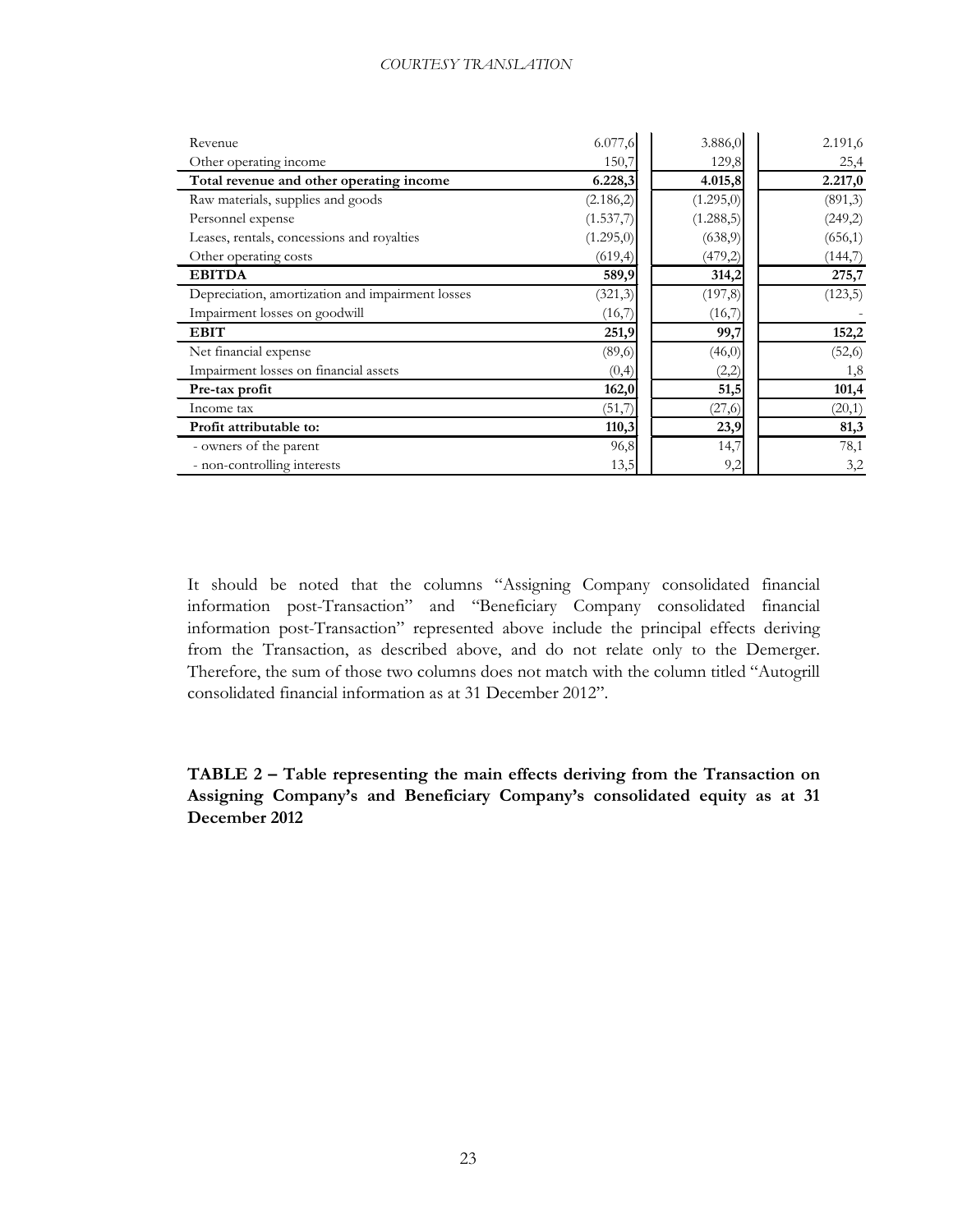| $(\epsilon \text{ million})$                         | Assigning<br>Company<br>(A) | Beneficiary<br>Company<br>(B) | $(A) + (B)$ |
|------------------------------------------------------|-----------------------------|-------------------------------|-------------|
| Consolidated equity pre-Transction as of 31 December |                             |                               |             |
| 2012                                                 | 848,7                       |                               | 848,7       |
| Incorporation of the Beneficiary Company             |                             | 0,1                           | 0,1         |
| Demerger                                             | (611,1)                     | 611,1                         |             |
| Consolidated equity attributed to the two entities   | 237,6                       | 611,2                         | 848,8       |
| Dividends distribution by WDGF SAU to Autogrill      | 220,0                       | (220,0)                       |             |
| Transfer of US Retail Branch                         | 3,2                         | (19,7)                        | (16,5)      |
| Treasury shares                                      | 3,5                         |                               | 3,5         |
| Costs deriving from the Operation and other minor    | (1,8)                       | (5,2)                         | (7,0)       |
| Total consolidated equity post-Transaction as of 31  |                             |                               |             |
| December 2012                                        | 462,5                       | 366,3                         | 828,8       |
| - attribuitable to owners of the parent              | 442,1                       | 360,3                         | 802,4       |
| - attribuitable to non-controlling interests         | 20,4                        | 6,0                           | 26,4        |

It should be noted that the table firstly represents the assignment of Autogrill's consolidated equity as at 31 December 2012 both to the group headed by the Assigning Company and to the group headed by the Beneficiary Company resulting from the Demerger on the basis of the actual contribution of the group headed by the Assigning Company and the group headed by the Beneficiary Company to Autogrill's consolidated financial statements.

The following are then presented:

- **(i)** dividend distribution as resolved on 30 April 2013 by WDFG SAU in favor of the Assigning Company. The distribution implies a reduction of the consolidated equity of the group headed by the Beneficiary Company and, on the contrary, an increase of the consolidated equity of the group headed by the Assigning Company. Considering the Assigning Company tax position, it has been assumed that such distribution does not have any tax implication;
- (ii) transfer of U.S. Retail Branch. The consolidated equity of the group headed by the Assigning Company increases by Euro 3.2 million as a consequence of the gain deriving from the sale, net of the tax effect. On the contrary, the consolidated equity of the group headed by the Beneficiary Company decreases by Euro 19.7 million. It should be noted that the transfer of U.S. Retail Branch is considered as a transaction involving entities under common control according to the relevant accounting principles. As a matter of fact, the acquiring company will record the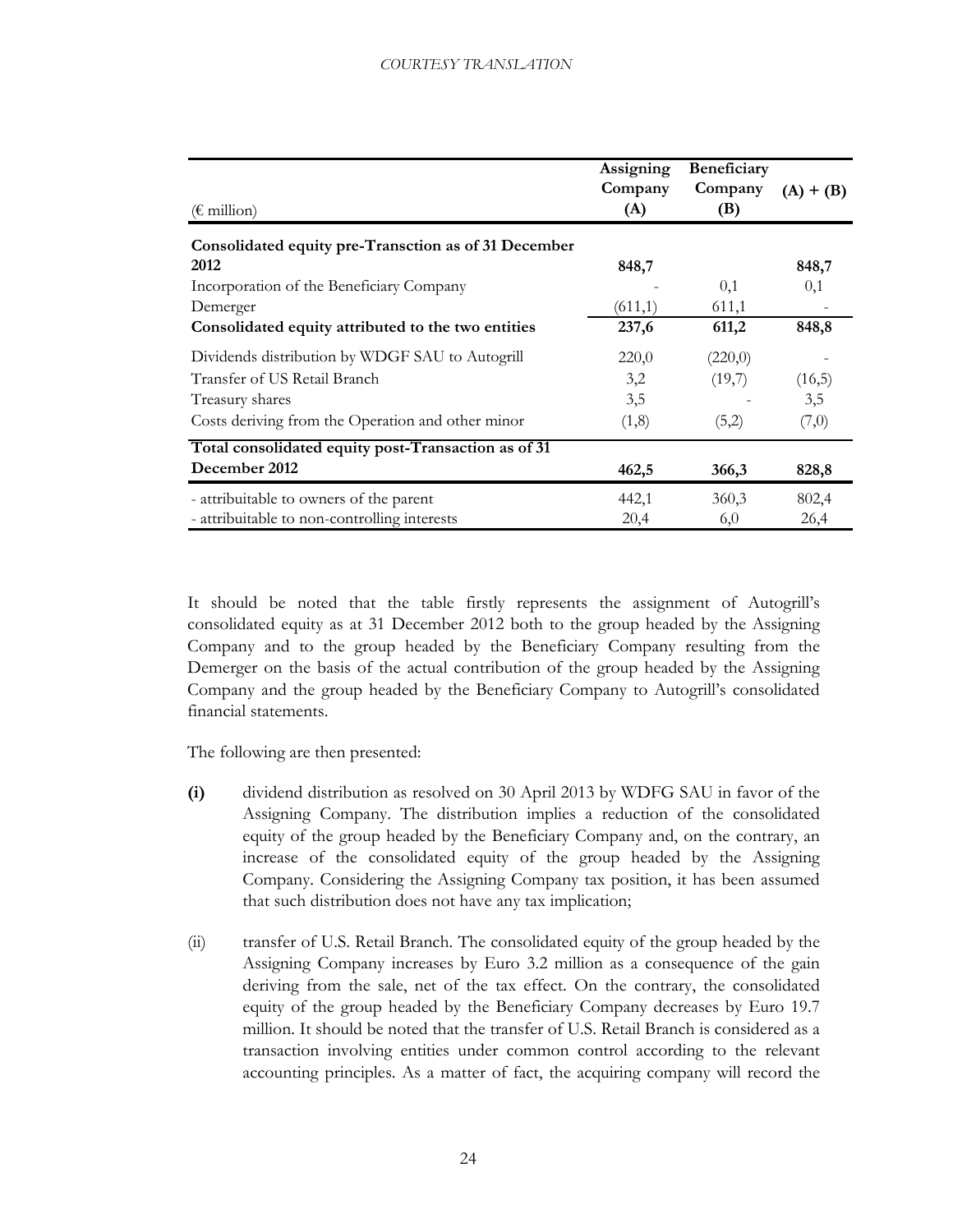U.S. Retail Branch economic and financial data at the same value at which they were recorded in Autogrill's consolidated financial statement, without any additional value;

- (iii) the value of the shares that Autogrill will hold in WDF following the assignment of the shares of the Beneficiary Company in connection with the treasury shares held by Autogrill;
- (iv) "Costs deriving from the Transaction and other minor". The figure mainly includes the effects deriving from the ancillary costs of Demerger, and the ancillary costs deriving from the drawdown of the Loan and the extinguishment of the existing loans.

It should be noted that, starting from 1 January 2013, the application of IAS 19 revised is mandatory. All the actuarial differences calculated in connection with employee benefit programs will be fully recognized in other comprehensive income. The table above does not include the effects arising from the change of the mentioned accounting principle which would result in a reduction of the consolidated equity amounting to Euro 22 million and Euro 13 million for the group headed by the Assigning Company and the group headed by the Beneficiary Company respectively.

## **TABLE 3 - Table representing the main effects deriving from the Transaction on Assigning Company's and Beneficiary Company's consolidated net financial indebtedness**

|                                                              | Assigning<br>Company | Beneficiary<br>Company | $(A) + (B)$ |
|--------------------------------------------------------------|----------------------|------------------------|-------------|
| $(\epsilon \text{ million})$                                 | (A)                  | (B)                    |             |
| Consolidated net financial indebtedness pre-Transaction      |                      |                        |             |
| as of 31 December 2012                                       | 1.494,7              |                        | 1.494,7     |
| Incorporation of the Beneficiary Company                     | 0,1                  | (0,1)                  |             |
| Demerger                                                     | (561, 5)             | 561,5                  |             |
| Consolidated net financial indebtedness attributed to the    |                      |                        |             |
| two entities                                                 | 933,3                | 561,4                  | 1.494,7     |
| Payment to AENA (net of Value Added Tax)                     |                      | 306,3                  | 306,3       |
| Dividends distribution by WDGF SAU to Autogrill              | (220,0)              | 220,0                  |             |
| Transfer of US Retail Branch                                 | (72,7)               | 88,1                   | 15,4        |
| Drawdown of the Loan and extinguishment of existing loans by |                      |                        |             |
| WDFG SAU                                                     |                      | 3,1                    | 3,1         |
| Total consolidated net financial indebtedness post-          |                      |                        |             |
| Transaction as of 31 December 2012                           | 640,6                | 1.178,9                | 1.819,5     |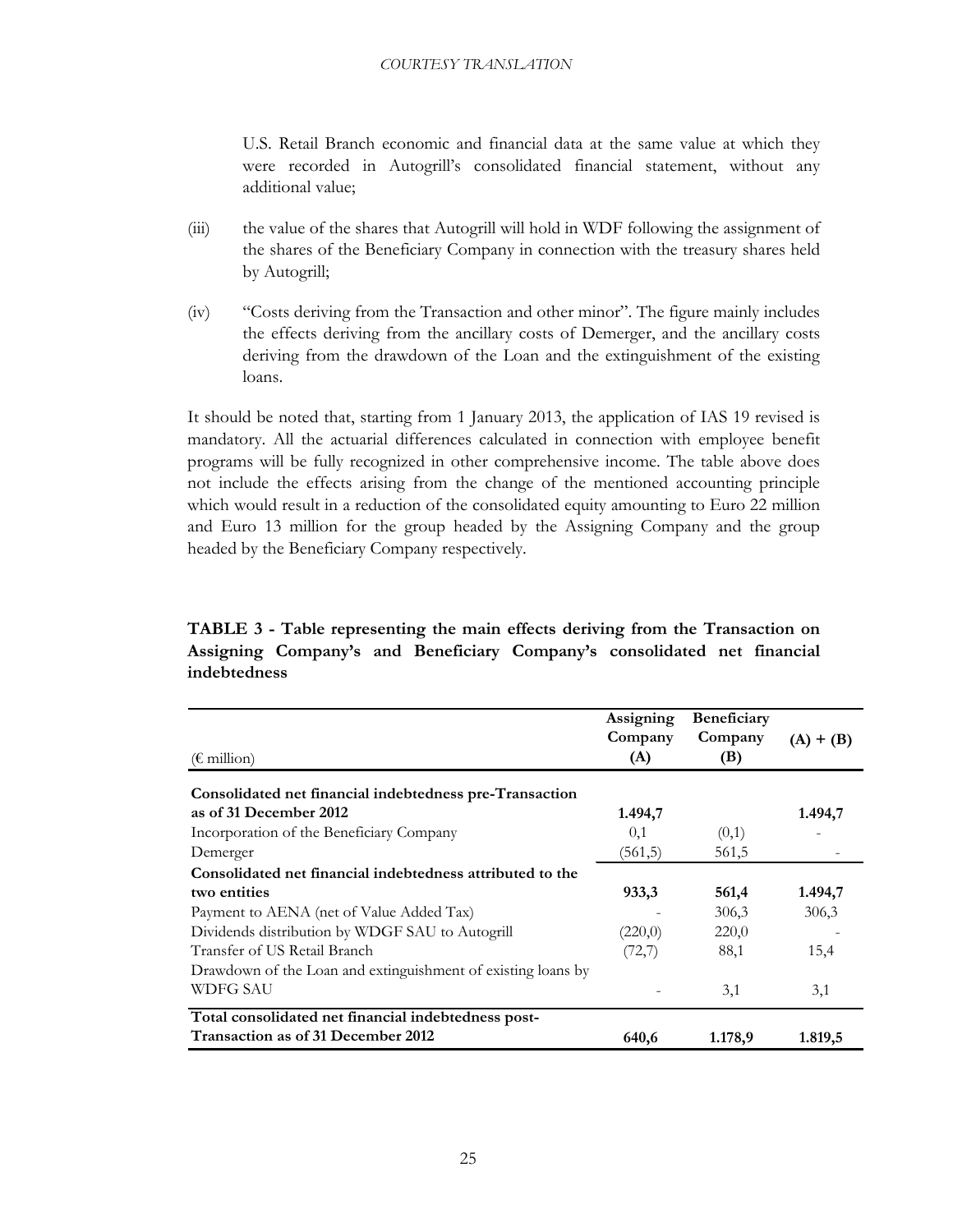The table above shows the effect of the Transaction (as described in the notes to Table 2) on the consolidated net financial indebtedness both of the group headed by the Assigning Company and the group headed by the Beneficiary Company. In addition, the effect on the net financial indebtedness deriving from the advance payment and the cash deposit paid to AENA has been indicated (please refer to paragraph 3.4.2 (A)). It should be noted that the effect arising from this payment to AENA amounts to Euro 306.3 million, net of VAT receivable (Euro 58.6 million paid at signing date), which has been transferred without recourse to a bank.

It should be noted that the hypothetical price for the transfer of U.S. Retail Branch (please refer to paragraph 3.4.2(B)) has been assumed to be USD 120.5 million (Euro 92.1 million) which is equal to the average price range established by both parties by letter of agreement dated 17 April 2013. The transfer of U.S. Retail Branch has a negative effect on the net financial indebtedness of the group headed by the Beneficiary Company of Euro 88.1 million, due to the payment of the hypothetical price amounting to Euro 92.1 million, offset by positive net financial indebtedness of the business acquired amounting to Euro 4.0 million. Net financial indebtedness of the group headed by the Assigning Company improves by Euro 72.7 million due to: (i) the collection of the hypothetical price amounting to Euro 92.1 million, offset by (ii) the positive net financial indebtedness of the business sold amounting to Euro 4.0 million and (iii) by taxes to be paid (amounting to Euro 15.4 million) arising from the gain.

**TABLE 4 - Table representing the main effects deriving from the Transaction on Assigning Company's and Beneficiary Company's consolidated EBITDA for the year 2012**

| $(\epsilon \text{ million})$                                                      | Assigning<br>Company<br>(A) | Beneficiary<br>Company<br>(B) | $(A) + (B)$ |
|-----------------------------------------------------------------------------------|-----------------------------|-------------------------------|-------------|
| Consolidated EBITDA pre-Transaction for the year ended 31<br>December 2012        | 589,9                       |                               | 589,9       |
| Demerger                                                                          | (262,3)                     | 262,3                         |             |
| Consolidated EBITDA attributed to the two entities                                | 327,6                       | 262,3                         | 589,9       |
| Transfer of US Retail Branch                                                      | (13,3)                      | 13,3                          |             |
| Other minor                                                                       | (0,1)                       | 0,1                           |             |
| Total consolidated EBITDA post-Transaction for the year ended<br>31 December 2012 | 314.2                       | 275,7                         | 589,9       |

The impact on the EBITDA of the group headed by the Assigning Company and on the EBITDA of the group headed the Beneficiary Company deriving from the Transaction is due to the transfer of U.S. Retail Branch as well as to the effects of the Demerger. It should be noted that the mentioned effect derives from the sum of U.S. Retail Branch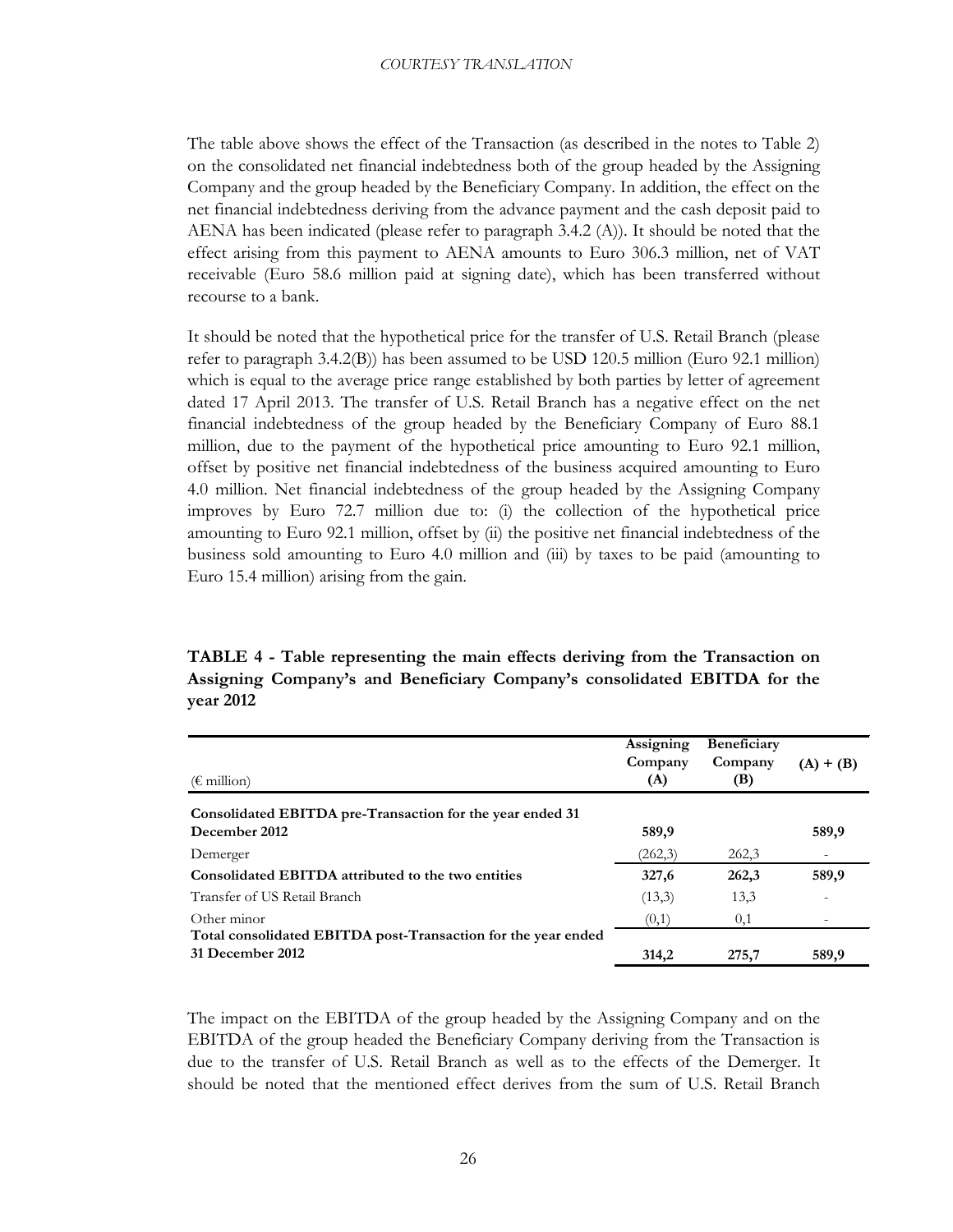EBITDA for 2012 amounting to Euro 17.8 million (USD 22.9 million), and the costs amounting to approximately Euro 4.5 million (USD 5.9 million) that will be charged to the group headed by the Beneficiary Company for services to be provided by the group of the Assigning Company according to an agreement of the parties.

## **TABLE 5 - Table representing the main effects deriving from the Transaction on Assigning Company's and Beneficiary Company's consolidated net financial expenses for the year 2012**

| $(\epsilon \text{ million})$                                                   | Assigning<br>Company<br>(A) | <b>Beneficiary</b><br>Company<br>(B) | Hedging<br>derivative<br>contract<br>(C) | $(A) + (B)$<br>$+(C)$ |
|--------------------------------------------------------------------------------|-----------------------------|--------------------------------------|------------------------------------------|-----------------------|
| Net financial expenses pre-Transaction for the year ended 31<br>December 2012  | 50,3                        | 18,4                                 | 20,9                                     | 89,6                  |
| Higher financial expenses due to change in interest rate and spread            |                             | 8,4                                  |                                          | 8,4                   |
| (Lower)/higher financial expenses due to lower/higher indebtedness             | (4,3)                       | 25,8                                 |                                          | 21,5                  |
| Termination of hedging derivative contract                                     |                             |                                      | (20,9)                                   | (20,9)                |
| Net financial expenses post-Transaction for the year ended 31<br>December 2012 | 46,0                        | 52,6                                 |                                          | 98,6                  |
| Difference: (lower)/higher financial expenses                                  | (4,3)                       | 34,2                                 | (20,9)                                   | 9,0                   |

The effects of the Transaction on the net financial expenses of the group headed by the Beneficiary Company are connected with the drawdown of the Loan, as well as the extinguishment of the existing credit lines. These effects arise from both different contractual terms, and higher indebtedness. As for the main factors related to the higher indebtedness of the group headed by the Beneficiary Company, please refer to Table 3 ("Table representing the main effects deriving from the Transaction on Assigning Company's and Beneficiary Company's consolidated net financial indebtedness").

With reference to the group headed by the Assigning Company, the reduction of net financial expenses derives from the reduction of the financial indebtedness due to the receipt of the proceeds as described in the notes to Table 3.

Finally, the table above includes the elimination of costs related to hedging derivative contracts (*interest rate swaps*), relevant for the purposes of the consolidated financial statements of Autogrill only and without monetary effects.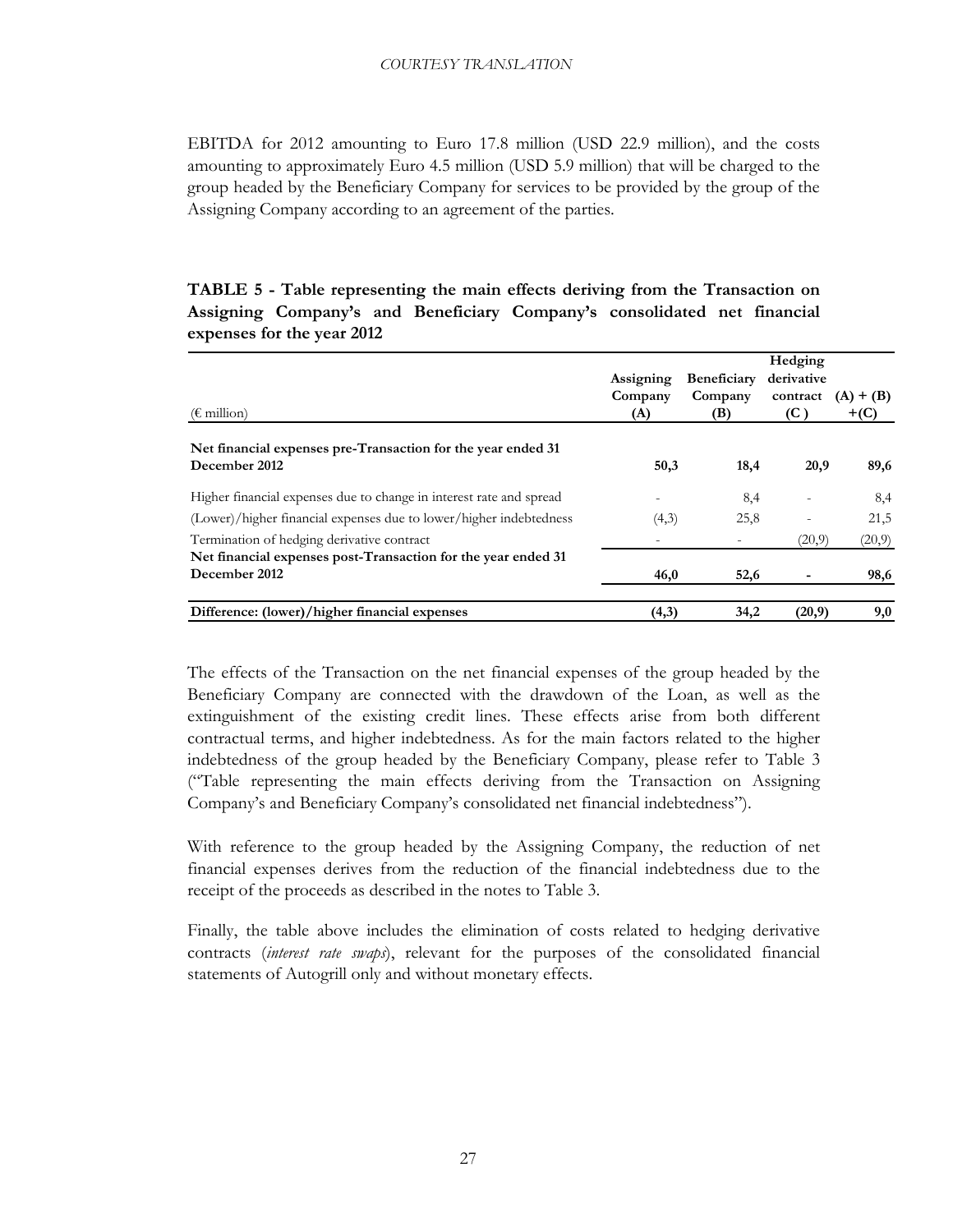**TABLE 6 - Table representing the main effects deriving from the Transaction on Assigning Company's and Beneficiary Company's consolidated net profit for the year 2012**

| $(\epsilon \text{ million})$                                  | <b>Assigning</b><br>Company<br>(A) | <b>Beneficiary</b><br>Company<br>(B) | $(A) + (B)$ |
|---------------------------------------------------------------|------------------------------------|--------------------------------------|-------------|
| Consolidated net profit pre-Transaction for the year ended 31 |                                    |                                      |             |
| December 2012                                                 | 110,3                              |                                      | 110,3       |
| Demerger                                                      | (87,8)                             | 102,8                                | 15,0        |
| Consolidated net profit attributed to the two entities        | 22,5                               | 102,8                                | 125,3       |
| Transfer of US Retail Branch                                  | (2,3)                              | 2,3                                  |             |
| Financial expense: new lines and change in debt               | 3,7                                | (23,8)                               | (20,1)      |
| Total net profit post-Transaction for the year ended 31       |                                    |                                      |             |
| December 2012                                                 | 23,9                               | 81,3                                 | 105,2       |
| - attribuitable to owners of the parent                       | 14,7                               | 78,1                                 | 92,8        |
| - attribuitable to non-controlling interests                  | 9,2                                | 3,2                                  | 12,4        |

The effects of the Transaction, as described above, have an impact on the net profit of the group headed by Assigning Company and on the net profit of the group headed by the Beneficiary Company, net of the related tax effects.

It should be noted that, in accordance with Consob Communication DEM/1052803 of 5 July 2001, the financial information post-Transaction does not include effects of nonrecurring transactions strictly related to the Transaction. In particular, the main nonrecurring transaction is the dividend received by the Assigning Company from WDFG SAU, for an amount of Euro 220 million.

## <span id="page-28-0"></span>**4. ALLOTMENT OF THE BENEFICIARY COMPANY'S SHARES AND ASSIGNMENT MODE**

As mentioned, it is expected that as a result of the Demerger, shares in the Beneficiary Company will be assigned to all Shareholders of the Assigning Company on the basis of a criterion of proportional allocation. In particular, the Autogrill's Shareholders will be given a share of WDF for each share held in the Assigning Company.

There will be no monetary adjustment.

The Beneficiary Company's shares will be allocated to those entitled, in dematerialised form and through authorised intermediaries, with the times and modes that will be disclosed through the publication of a notice on the website of the Assigning Company and at least on one nationwide newspaper.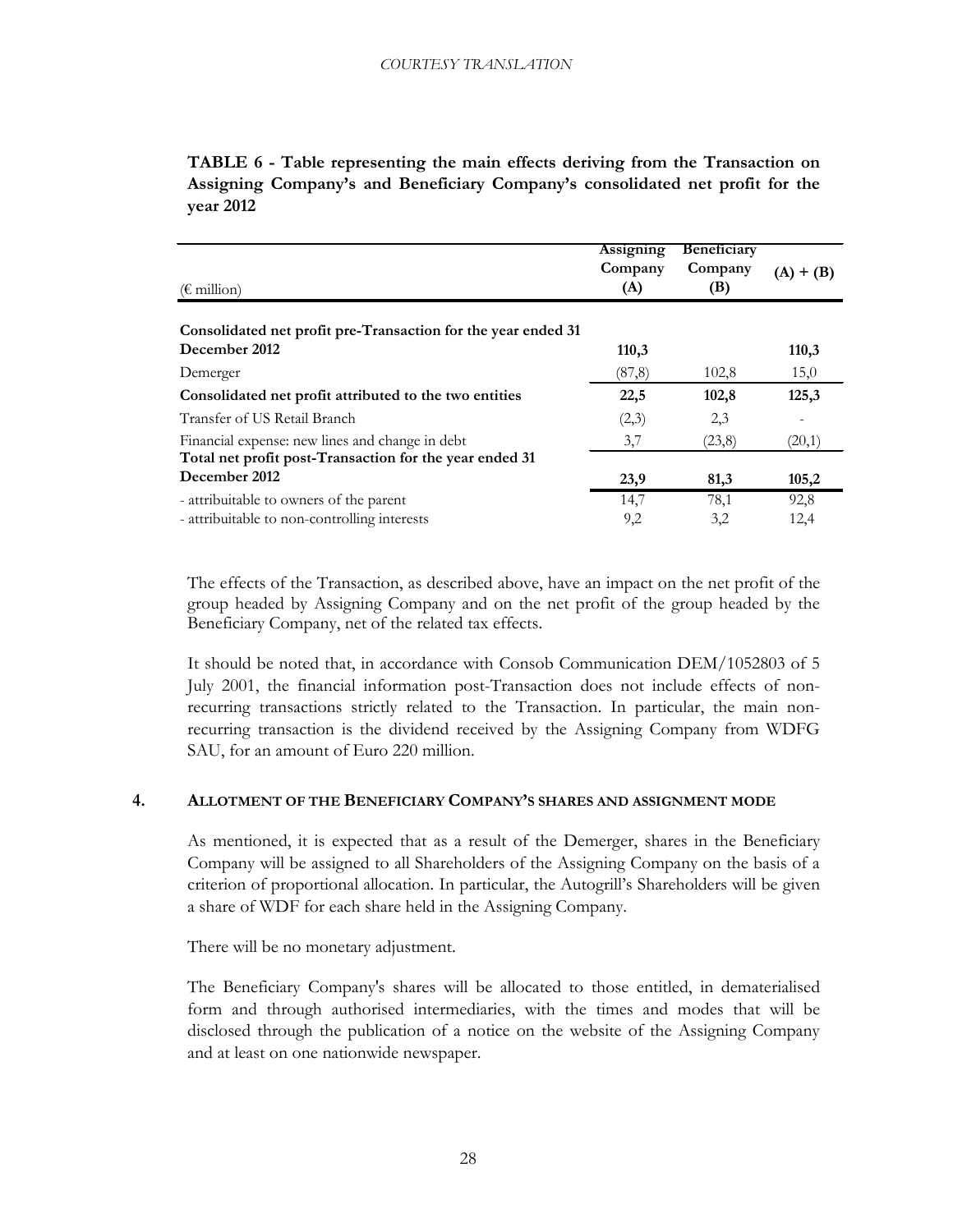As a result of the no. 1,004,934 treasury shares currently held by Autogrill, the latter (as well as maintaining the aforesaid treasury shares) will be awarded an equal number of shares in the Beneficiary Company, which must be added to the no. 120,000 shares of the Beneficiary Company currently held by Autogrill. As a result of the Demerger, therefore, Autogrill will hold a total of 1,124,934 shares in the Beneficiary Company, representing approximately 0.442% of the share capital of the latter.

The shares in the Beneficiary Company will be admitted to trading on a European Regulated Market. The date of commencement of trading of such shares will be determined by the competent authorities through regulations and shall fall, at the latest, on the first day of trading of the shares of the Assigning Company after the effective date of the Demerger.

## <span id="page-29-0"></span>**5. ASSESSMENT ON THE EXISTENCE OF THE RIGHT OF WITHDRAWAL**

Admission to listing of the Beneficiary Company's shares on a European Regulated Market and the commencement of the trading on such a market will take place in the times and modes to be established, once the European Regulated Market of listing has been selected, so that the commencement of trading shall take place, at the latest, on the first day of trading of the Assigning Company's shares after the effective date of the Demerger. In this way, the Shareholders of Autogrill will always be guaranteed the liquidity of their investment.

Consequently, the prerequisites for exercising the right of withdrawal provided for by Article 2437-*quinquies* of the Italian Civil Code by Autogrill's Shareholders do not apply.

Neither do apply the prerequisites for exercising the right of withdrawal pursuant to Article 2437 of the Italian Civil Code. In particular, with reference to the first paragraph, letter a) of Article 2437 of the Italian Civil Code, it is stated that, following the Demerger, the corporate purpose of the Assigning Company will remain unchanged and that the Bylaws of the Beneficiary Company already contain a business purpose which is essentially identical to that of the Assigning Company.

## **6. PROJECTION OF THE SHAREHOLDINGS IN THE ASSIGNING COMPANY AND IN THE BENEFICIARY COMPANY AS A RESULT OF THE DEMERGER**

## <span id="page-29-2"></span><span id="page-29-1"></span>**6.1 Shareholders of Autogrill and impact of the Demerger**

On the basis of the Shareholders' ledger, communications received and other information available to Autogrill at the date of this Report, the Shareholders of the Assigning Company currently owning - directly or indirectly – shares in the Assigning Company exceeding 2% of the share capital with voting rights are set out below.

**Autogrill No. shares % of capital**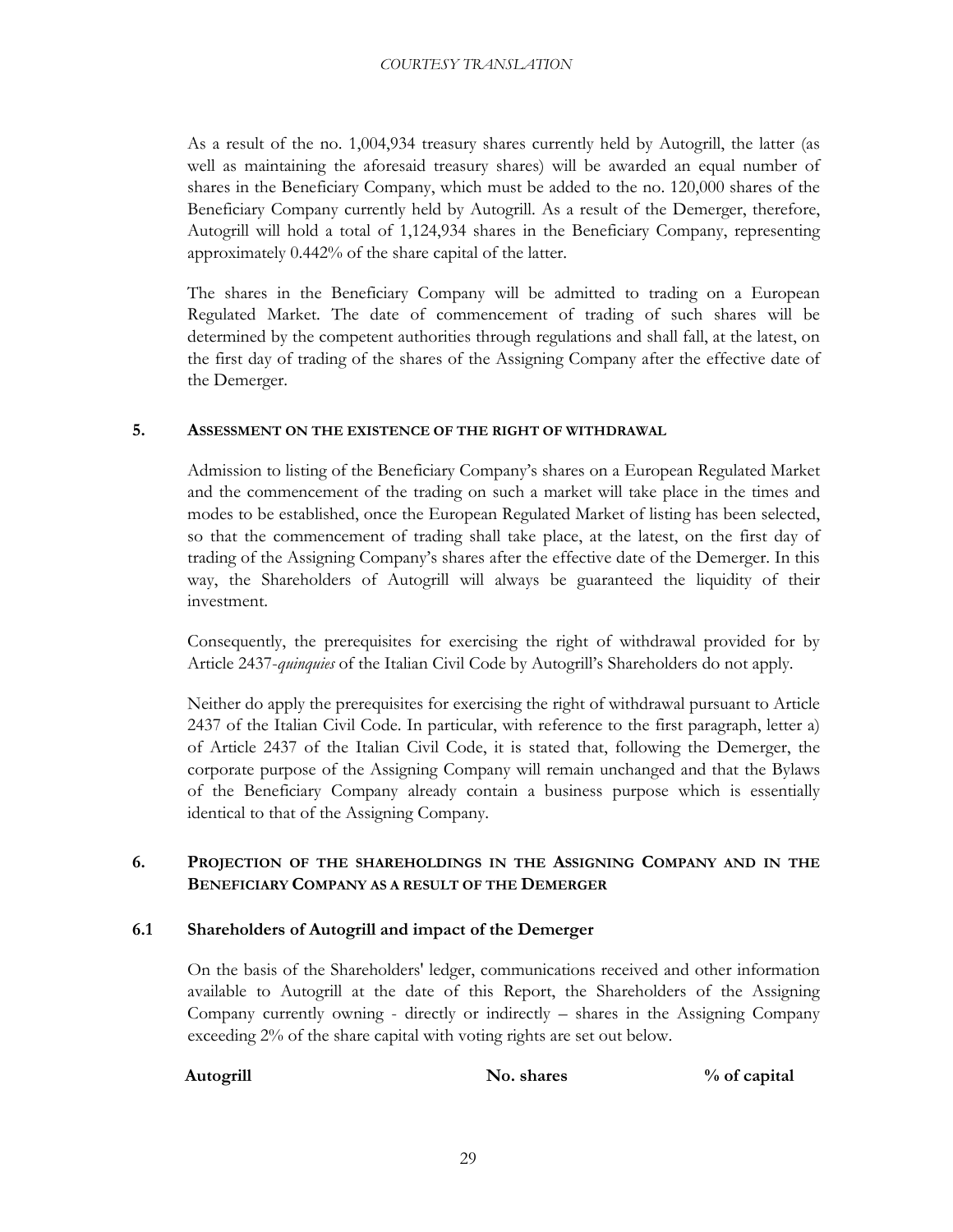## **Shareholders**

| Schematrentaquattro<br>S.r.l. | 150,815,000 | 59.283 |
|-------------------------------|-------------|--------|
| Invesco Ltd.                  | 5,199,362   | 2.044  |
| Fidelity Ltd.                 | 5,105,322   | 2.01   |

*Source: Consob and Autogrill S.p.A.*

At the date of this Report, Autogrill holds n. 1,004,934 ordinary treasury shares, representing 0.395% of the share capital. The other Autogrill's group companies do not hold shares in Autogrill.

Based on the Shareholders' ledger updated as of the date of the last General Shareholders' Meeting, Autogrill's Shareholders are about 25,600.

Being a partial and proportional Demerger, no change in the shareholding structure of the Assigning Company will take place as a result of the Demerger.

## <span id="page-30-0"></span>**6.2 Shareholders of WDF and impact of the Demerger**

At the date of this Report, the Beneficiary Company is wholly-owned by the Assigning Company.

As a result of the Demerger, the Assigning Company's Shareholders will become Shareholders of the Beneficiary Company in proportion to the shares held in the Assigning Company. Therefore, except for the shareholding held by Autogrill in the Beneficiary Company (corresponding to the initially subscribed capital), at the effective date of the Demerger, the Shareholder's composition of the Beneficiary Company will be identical to that of the Assigning Company on the same date.

## <span id="page-30-1"></span>**7. EFFECTS OF THE DEMERGER ON POTENTIAL SHAREHOLDERS' AGREEMENTS**

At the date of this Report, to the best knowledge of the Assigning Company, there are no Shareholders' agreements pursuant to Article 122 of the Consolidated Finance Act involving Autogrill's shares.

## <span id="page-30-2"></span>**8. DESCRIPTION OF THE RIGHTS ATTACHED TO SHARES TO BE ASSIGNED TO THE SHAREHOLDERS OF THE ASSIGNING COMPANY**

The shareholders of the Assigning Company will be allotted shares in the Beneficiary Company to the extent and in accordance with the award criteria set out in the previous paragraph 4.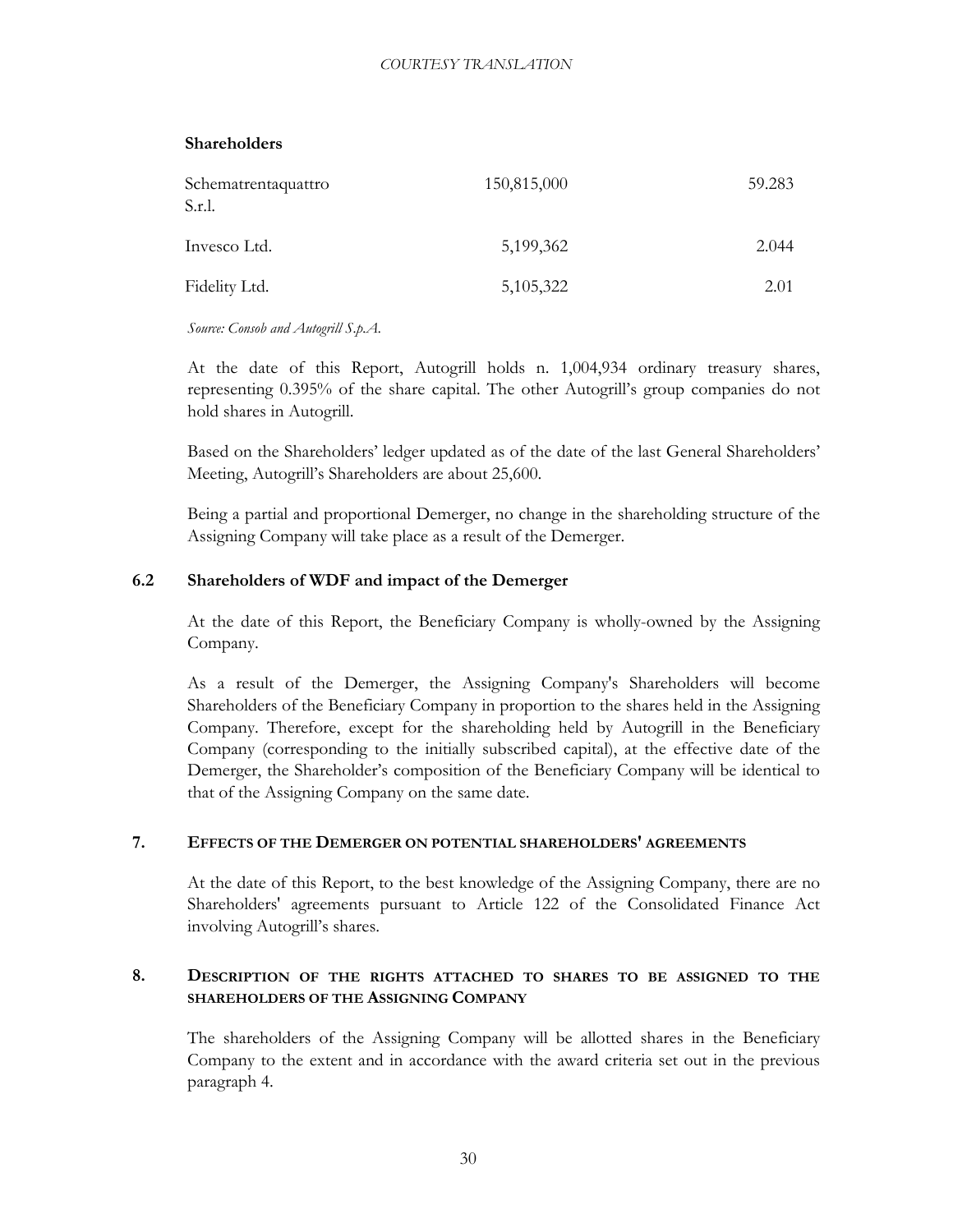No other shares in the Beneficiary Company will be issued, other than ordinary shares. These shares will have the same characteristics as the shares in the Assigning Company held by each Shareholder.

The Beneficiary Company's shares allotted to the Shareholders of the Assigning Company will participate in the profits of the Beneficiary Company as of the date of validity of the Demerger.

## <span id="page-31-0"></span>**9. EFFECTIVE DATE OF THE DEMERGER AND DATE STARTING FROM WHICH OPERATIONS WILL BE RECORDED IN THE FINANCIAL STATEMENTS OF THE BENEFICIARY COMPANY**

The Demerger will be effective toward third parties, pursuant to Article 2506-*quater* of the Italian Civil Code, as of the date indicated in the deed of Demerger, in any case subsequent to the last date of registration of the same with the competent offices of the Company Register, it being in any event understood that the execution of the Demerger deed shall be conditional upon disbursement of the Loan, prior to the date of the execution.

The execution of the deed of Demerger is furthermore made conditional uponreceipt, prior to the date of execution, of the Waivers or, as an alternative to obtaining the Waivers to the signing, always by that date, of the contracts aiming at refinancing ongoing outstanding exposures under the loan agreements to which the Waivers relate.

The tax and accounting effects of the Demerger will commence from the date of validity of the Demerger.

## <span id="page-31-1"></span>**10. INCENTIVE PLANS**

Autogrill has two incentive plans based on financial instruments, in the form of *stock options* and *stock grants*, which respond to the objective of maximising the retention and incentives for management of the group companies, by aligning the interests of the same to those of the majority of shareholders. The underlying financial instruments of such plans are the ordinary shares in Autogrill.

In particular, the incentive plans based on financial instruments in force are the following: (i) the *stock option* plan approved by the Extraordinary General Meeting of 20 April 2010 (the "**Stock Option Plan**"), which gives the beneficiaries the right to receive ordinary shares in Autogrill upon payment of a fixed fee (*strike price*), and (ii) the long-term incentive plan (LTIP-L) approved by the Extraordinary General Meeting on 21 April 2011 (the "**Stock Grant Plan**"), which gives beneficiaries the right to receive shares of ordinary shares in Autogrill without consideration. In both cases, the exercise of the rights listed above is subject to the achievement of predetermined objectives.

The Board of Directors, which met on 3 May 2013, taking into account the proposed extraordinary Demerger, confirmed the incentive plans based on existing financial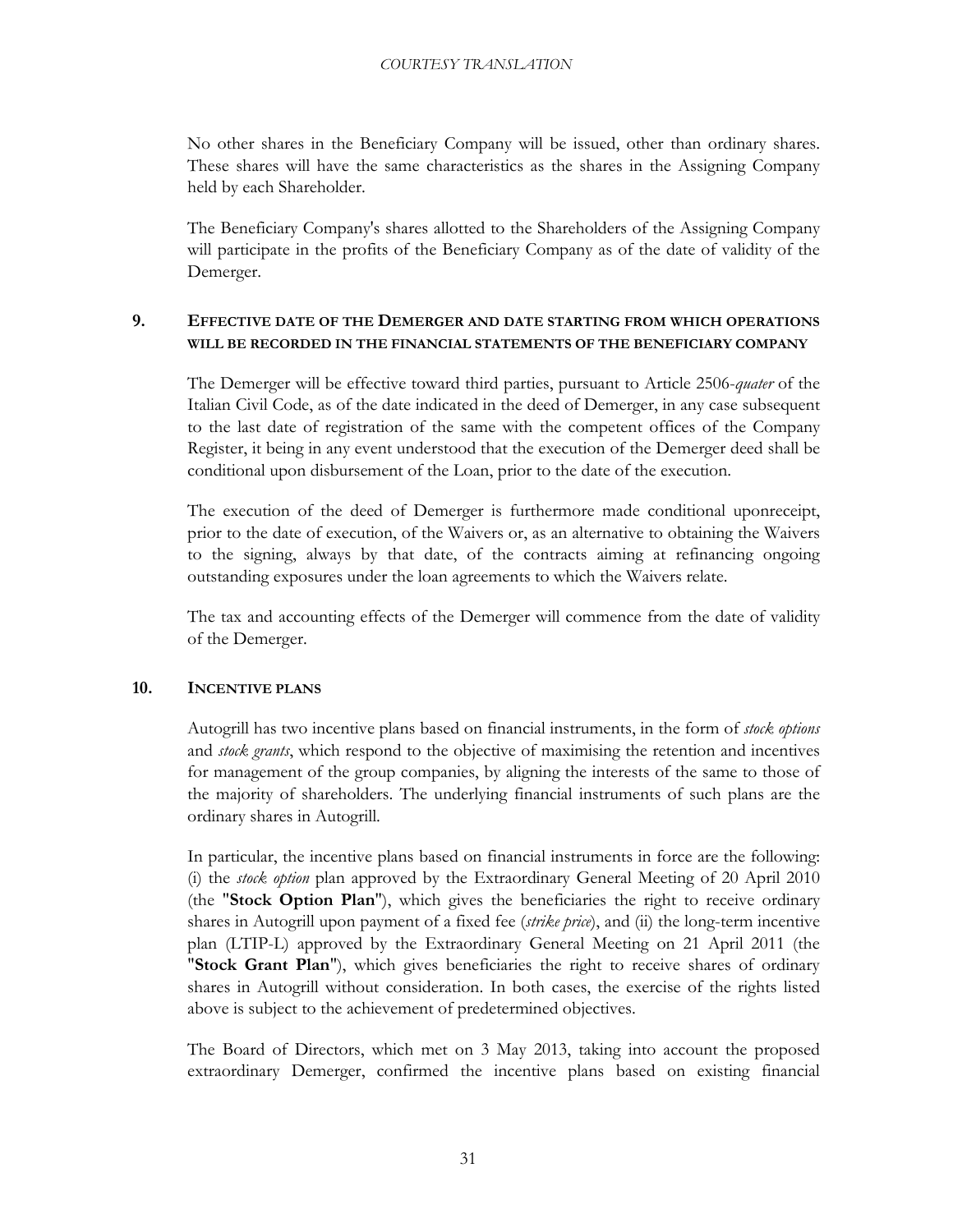instruments in the group Autogrill, adopting, subject to the effectiveness of the Demerger and pursuant to the powers delegated, the necessary adjustments to allow incentive plans to continue to achieve the objectives for which they were adopted.

In particular, the Board of Directors resolved to adjust the type of financial instruments subject to the rights of *stock option* and *stock grant* as a function of the ratio established in the DemergerDemerger Project.

With reference to the Stock Option Plan, the Board of Directors will submit to the Shareholders' meeting, called to approve the Demerger, a proposal to extend the duration of the exercise of subscription rights - when accrued – up to 30 April 2018, as well as to change the said Plan by giving the beneficiaries the right - also exercisable severally - to subscribe, at the exercise price, one ordinary share in Autogrill and one ordinary share in WDF for each matured stock option right. Moreover, the objectives to which the vesting is linked will be measured on the total share performance of Autogrill and WDF (inclusive of dividends distributed to their shareholders) at the end of the so-called *vesting period* (the period required to reach maturity of the options granted). The exercise price, already determined by applying Article 9, fourth paragraph, of the Presidential Decree of 22 December 1986, no. 917, will be restated by partitioning in accordance with a criterion of proportionality on the basis of the average official market price of the share in Autogrill and in WDF within the first 30 days from the date of initial listing of the WDF shares.

With reference to the Stock Grant Plan, the Board of Directors has resolved to make use of the provision in the regulations for the said Plan allowing the replacement, in whole or in part, of the shares in Autogrill eligible for free allocation with cash and/or other financial instruments. Therefore, the participants of the Stock Grant Plan, upon achievement of the *performance* targets set (possibly revised, as required by regulation to reflect the change in the scope of the group), will receive, without payment of any consideration, for each exercise of stock grant gained one ordinary share and one ordinary share in Autogrill and one ordinary share in WDF and/or the corresponding monetary value.

Changes to the Stock Option Plan and to the Stock Grant will result in a recalculation of the value of the plans themselves, in accordance with the accounting principles and the effect which at present cannot be quantified.

For more details on the Stock Option Plan and the Stock Grant Plan, see the Report on the remuneration policy prepared by the Board of Directors and made available to the public on the website of Autogrill on 24 April 2013.

## <span id="page-32-0"></span>**11. TAX EFFECTS OF THE TRANSACTION**

For the purposes of direct taxes and pursuant to Article 173, first paragraph, of D.P.R. (Presidential Decree) no. 917 of 22 December 1986 (Income Tax Code, "**TUIR**"), the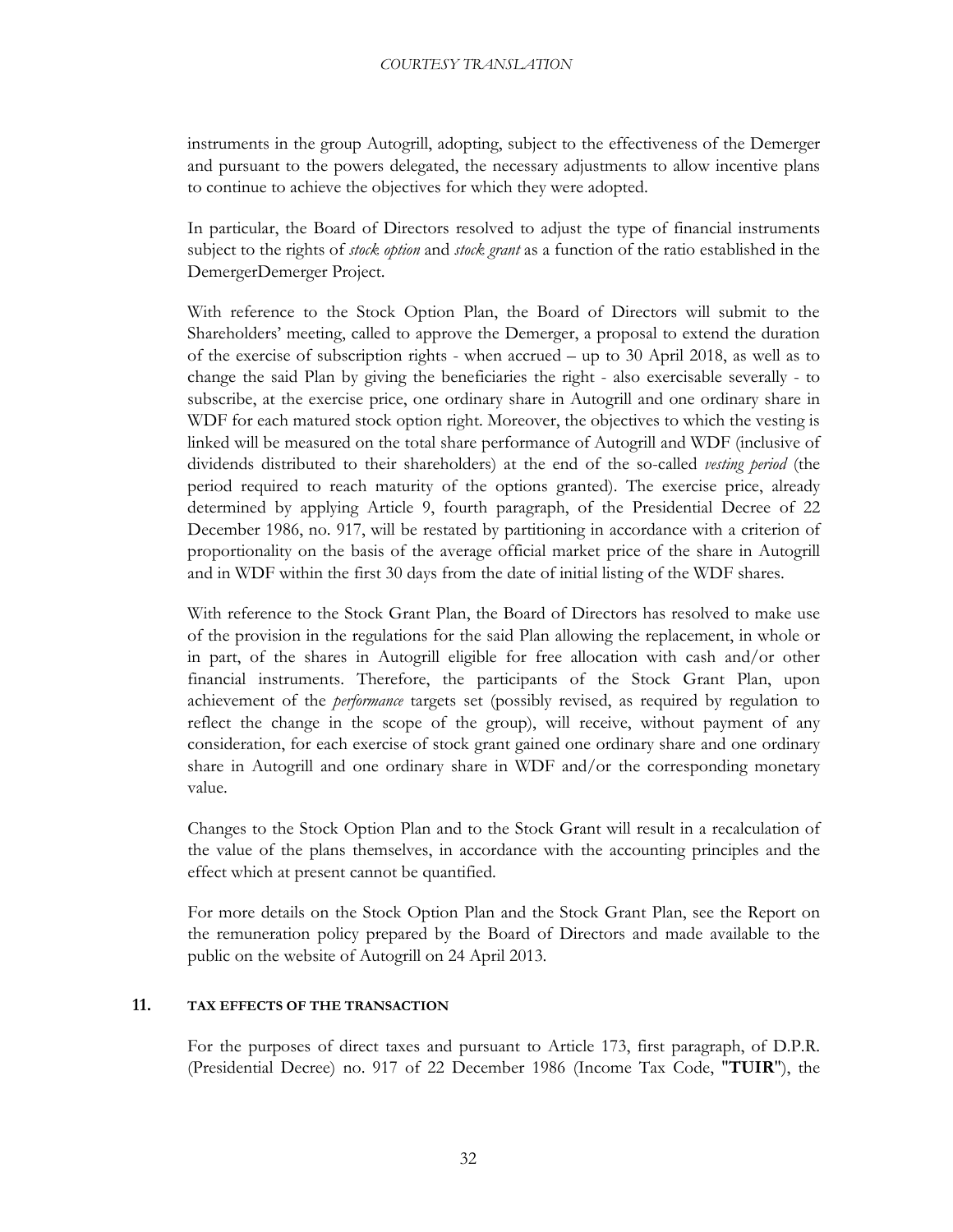Demerger is tax neutral and therefore does not give rise either to the realization or distribution of capital gains or losses on the assets of the Assigning Company subject to the assignment.

The assets of the Assigning Company which shall be awarded to the Beneficiary Company will retain taxable values ascribable to the Assigning Company.

The tax subjective positions of the Assigning Company and related commitments will be awarded to the Beneficiary Company and to the Assigning Company in proportion to their respective shares in equity to be transferred or retained, unless it is specifically related to subjective positions directly connected to or as a group to the elements of the assets which split and that, as such, will follow these elements to their respective owners.

The Demerger shall not interrupt the tax group regime between the Assigning Company and the indirect parent company Edizione Srl and the Beneficiary Company will be subject to the same tax regime; therefore, tax losses generated by the Assigning Company will remain at the disposal of group taxation, without being applicable provisions of Article 172, seventh paragraph, of the Income Tax Code (TUIR).

As regards the effects of the Demerger for the Assigning Company's shareholders, the Demerger is tax neutral and does not constitute either a gain, a distribution of capital gains or losses, or the receipt of revenue; for what concerns the tax cost of the shares in the Assigning Company, according to the current position expressed by the Tax Authorities, said cost is divided between the shares of the Assigning Company and those of the Beneficiary Company in proportion to their retained or transferred equity share.

However, with reference to the Shareholders of the Assigning Company who are not resident in Italy, it is recommended to verify the case in relation to the tax regime in force in the respective countries of residence.

For whatsoever not expressly stated, the provisions of Article 173 of the TUIR shall apply.

For the purpose of indirect taxation, the Demerger is out of VAT scope pursuant to Article 2, the third paragraph, letter f) of the Presidential Decree dated 26 October 1972, no. 633, and is subject to registration tax at a fixed rate pursuant to Article 4, letter b) of the Schedule of Tariffs attached to Presidential Decree no. 131/1986. Where applicable, mortgage and cadastral taxes are always due in a fixed amount.

\* \* \*

Milan – 3 May 2013

For the Board of Directors

Gilberto Benetton